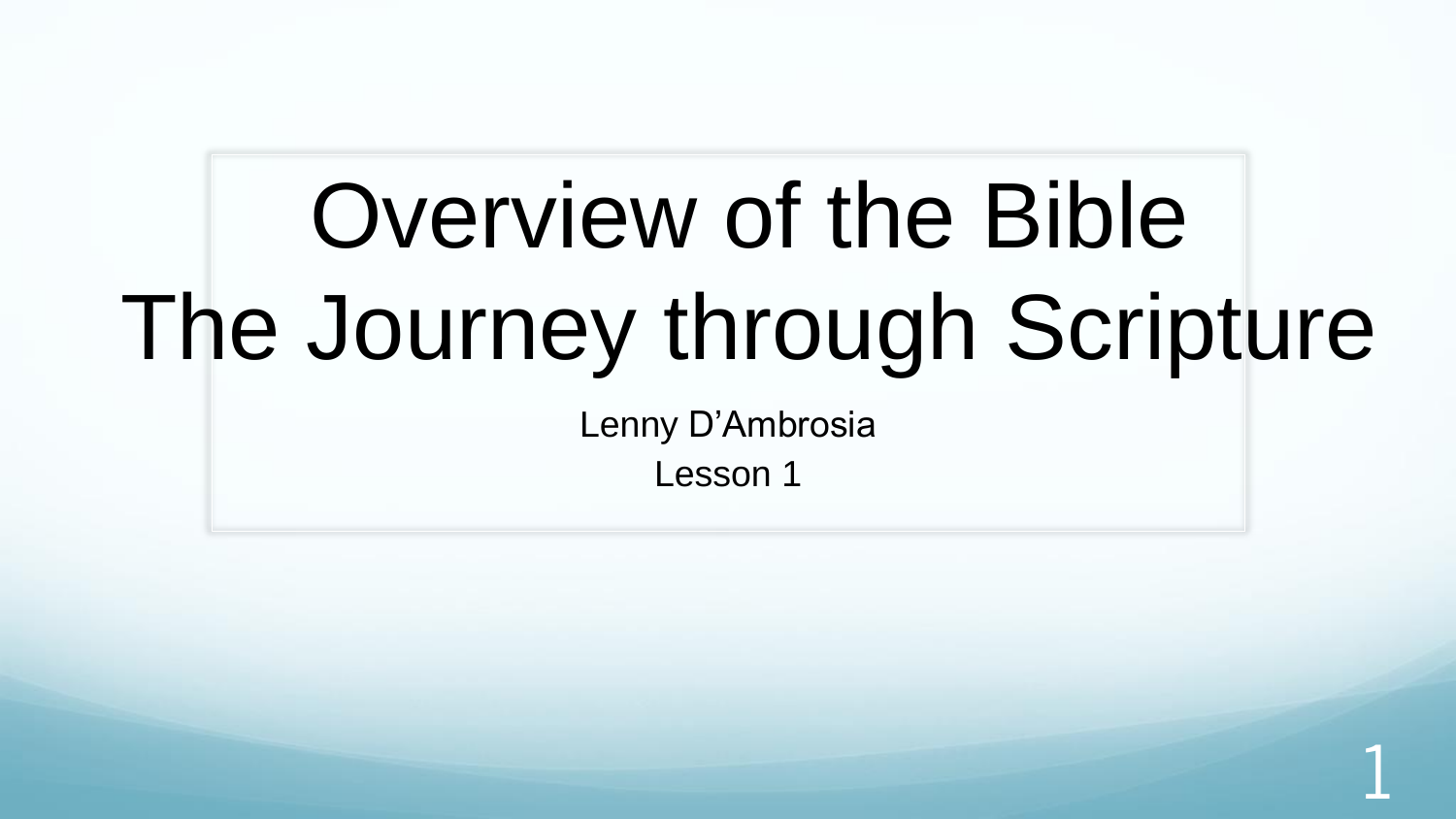## **Contents**

- Theme of The Journey through Scripture
- **Definition**
- Facts of the Bible
- Man's relationship with God
- How did we get the Books of the Bible?
- Who was responsible in assigning chapters and verses in the Bible?
- Divisions of the Bible
- Eras in the Divisions of the Bible 2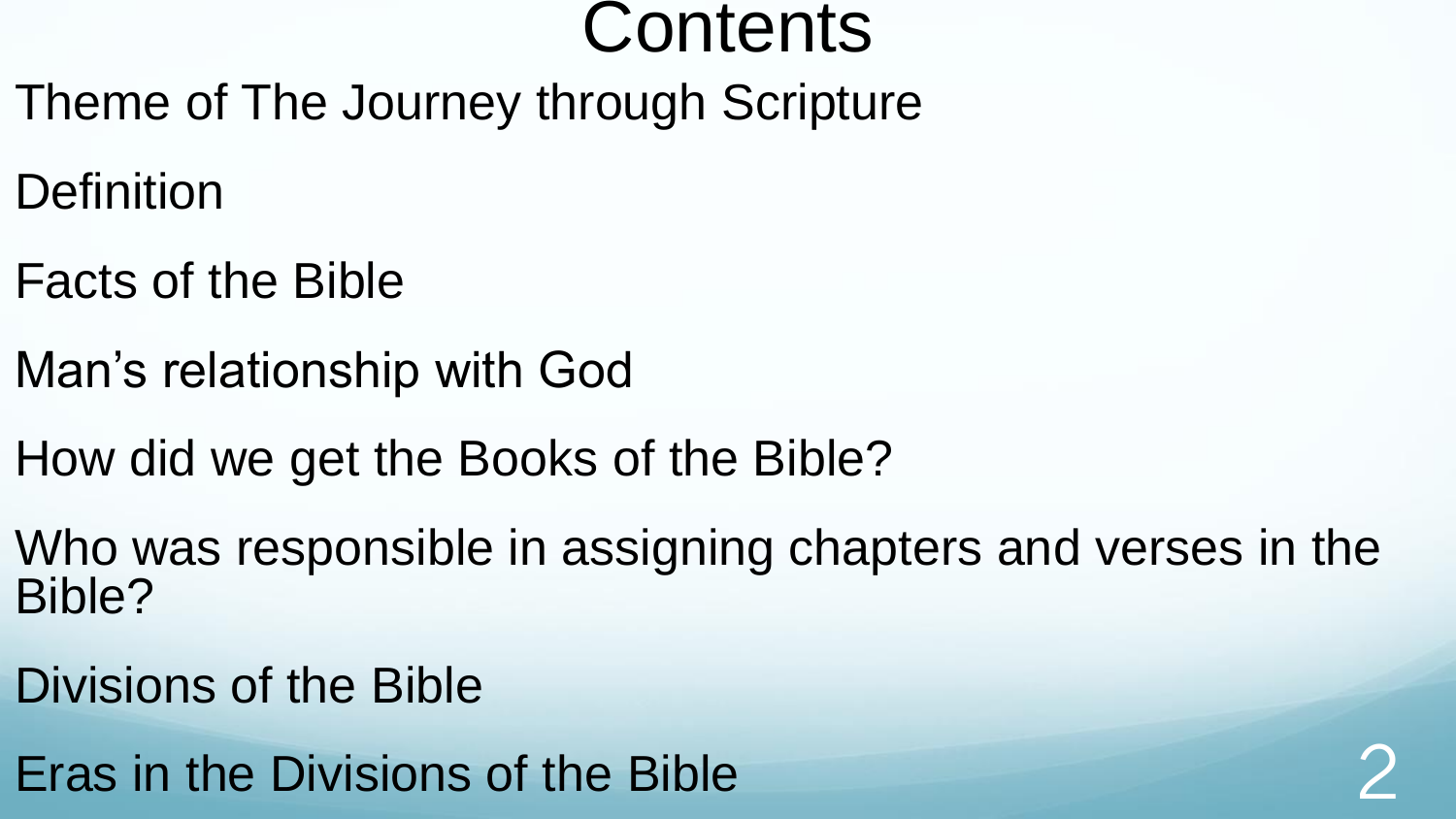### Theme

## **2 Timothy 3: 16-17**  16 All **Scripture** is **inspired by God** and **profitable for teaching**, **for reproof**, **for correction**, **for training in righteousness**;

17 so that **the man of God** may **be adequate**, **equipped for every good work**.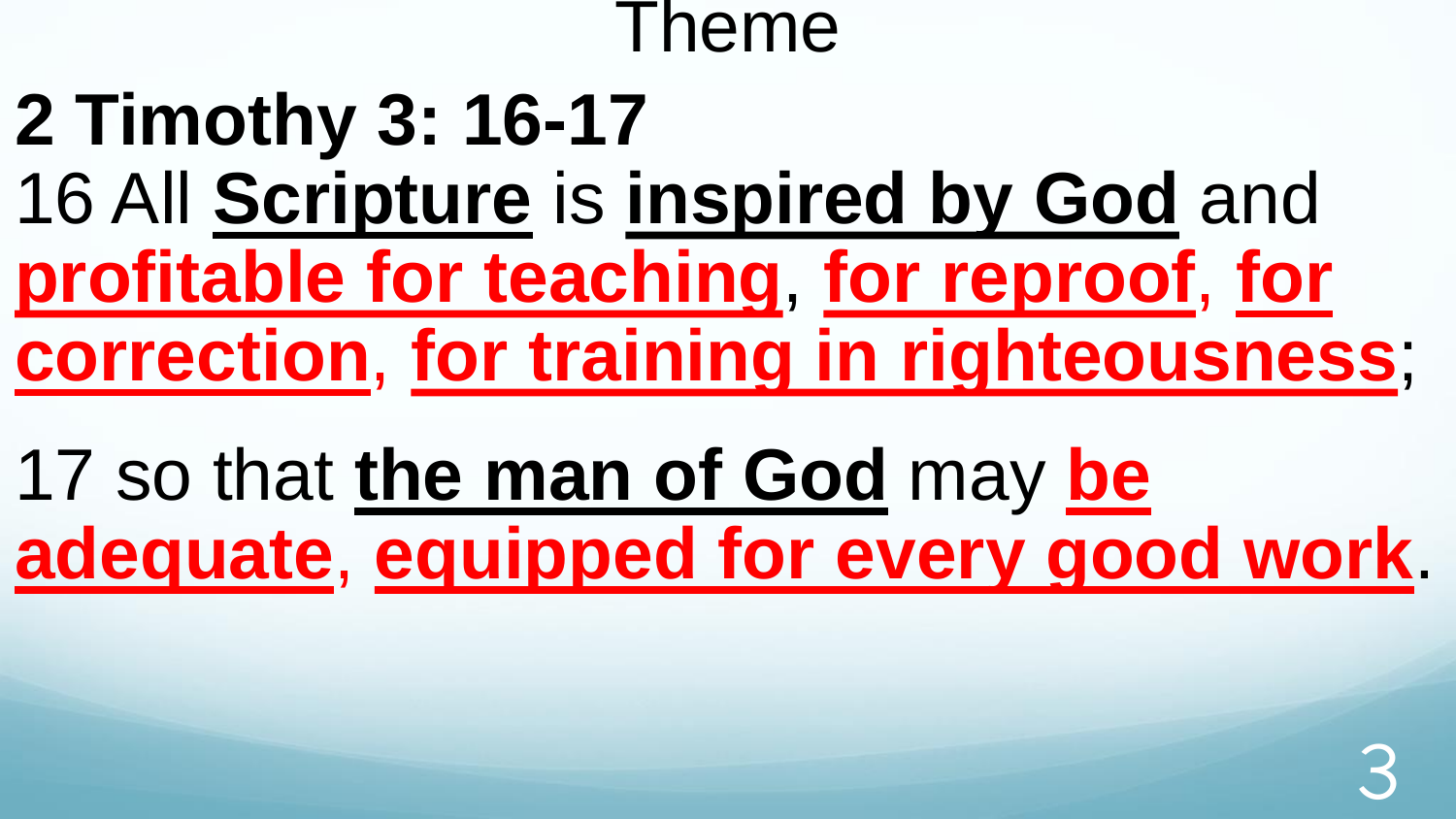**1. What does Paul say about Scripture in 2 Tim. 3: 16?** 

#### **2 Timothy 3: 16 16** All **Scripture** is **inspired by God** and **profitable for teaching**, **for reproof**, **for correction**, **for training in righteousness**;

- A. Scripture is inspired by God
- B. Scripture is profitable for teaching
- C. Scripture is for reproof and correction
- D. Scripture is for training in righteousness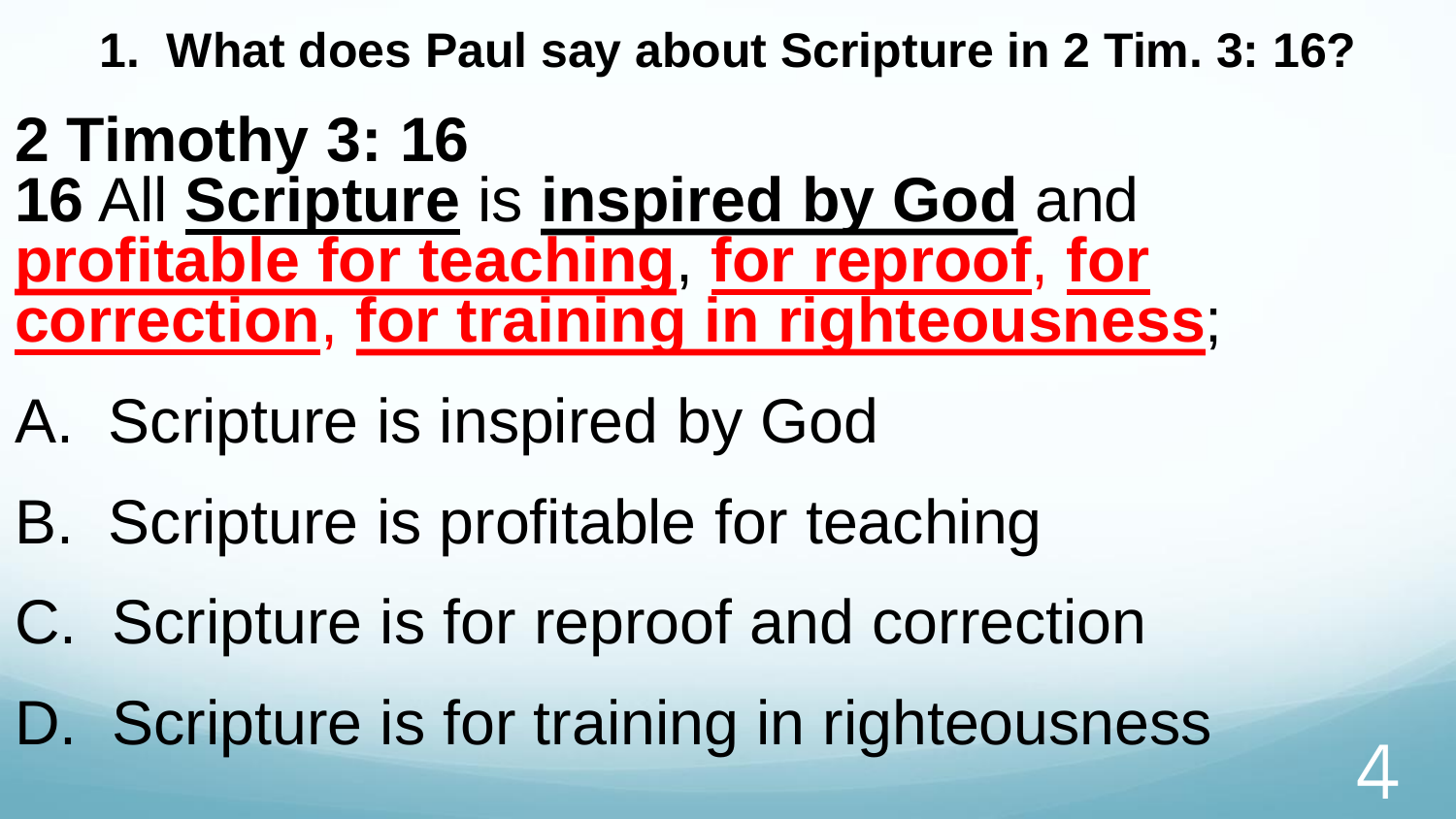**2. What does Scripture provide the "man of God" in 2 Tim. 3: 17?**

## **2 Tim. 3: 17**

- **17** so that **the man of God** may **be adequate**, **equipped for every good work**.
- A. The man of God may be adequate
- B. The man of God may be equipped for every good work.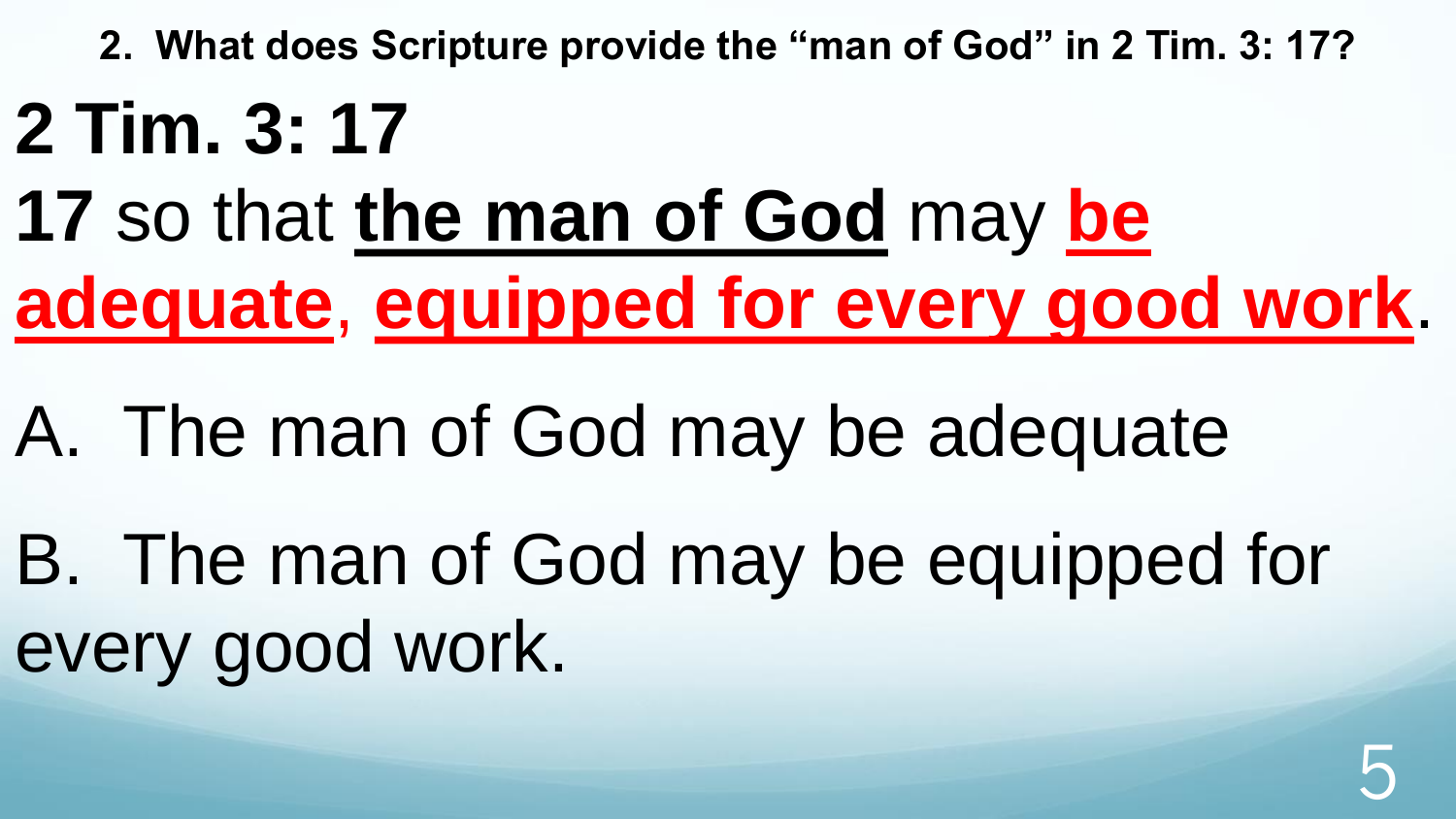**3. What is God's eternal plan for man in Titus 2: 11-14? Titus 2: 11-14 11** For **the grace of God** has **appeared**, **bringing salvation to all men**,

12 **instructing us to deny ungodliness and worldly desires** and **to live sensibly, righteously and godly in the present age,**

13 **looking for the blessed hope and the appearing of the glory of our great God and Savior, Christ Jesus**,

14 who **gave Himself for us to redeem us** from **every lawless deed**, and **to purify for Himself a people for His own possession, zealous for good deeds**. 6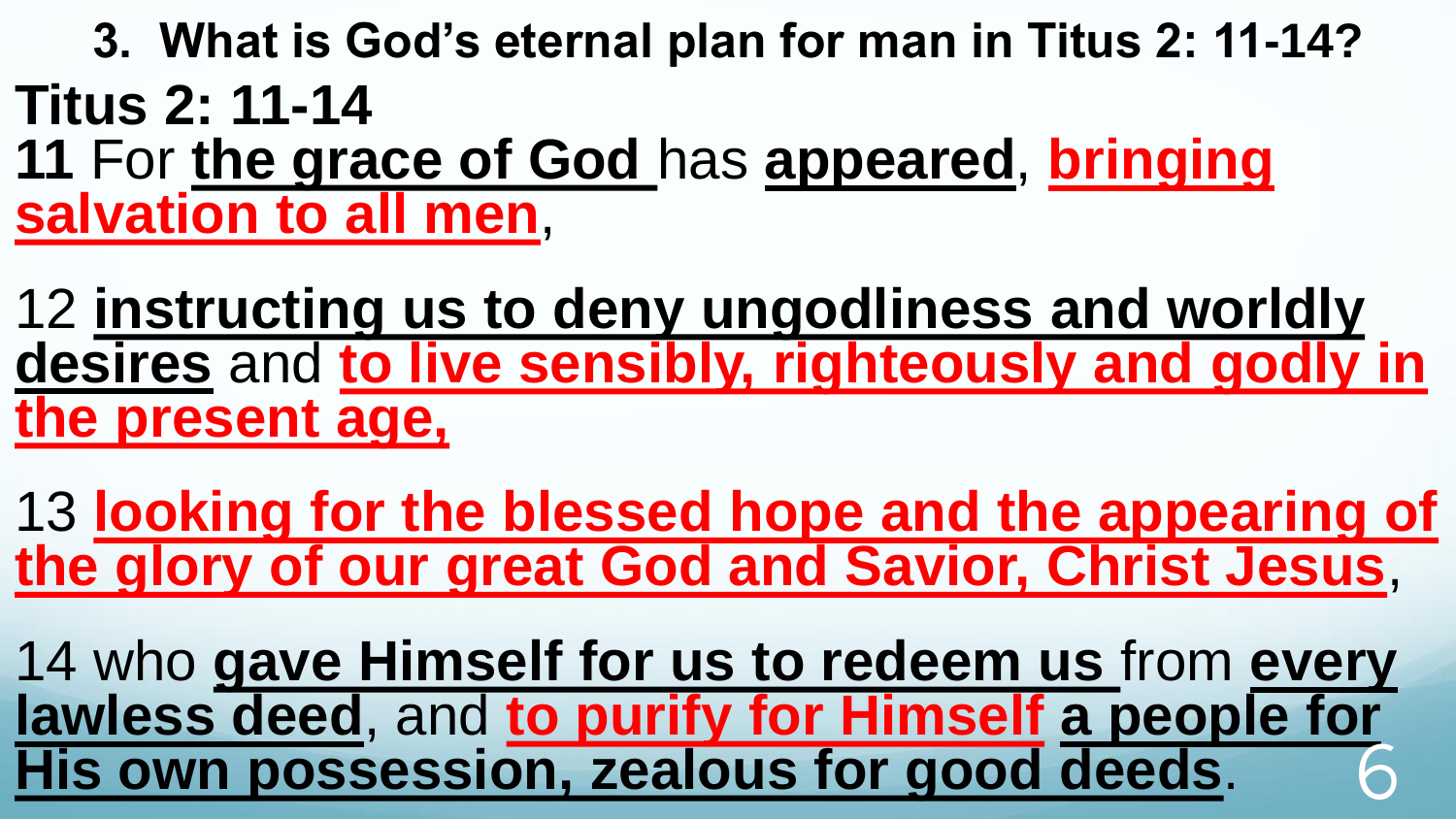**3. What is God's eternal plan for man in Titus 2: 11-14?**

- A. Salvation to all men
- B. Instructing us to deny ungodliness and worldly desires
- C. Live sensibly, righteously and godly in the present age
- D. Looking for the blessed hope and the appearing of the glory of our great God and Savior Christ Jesus 7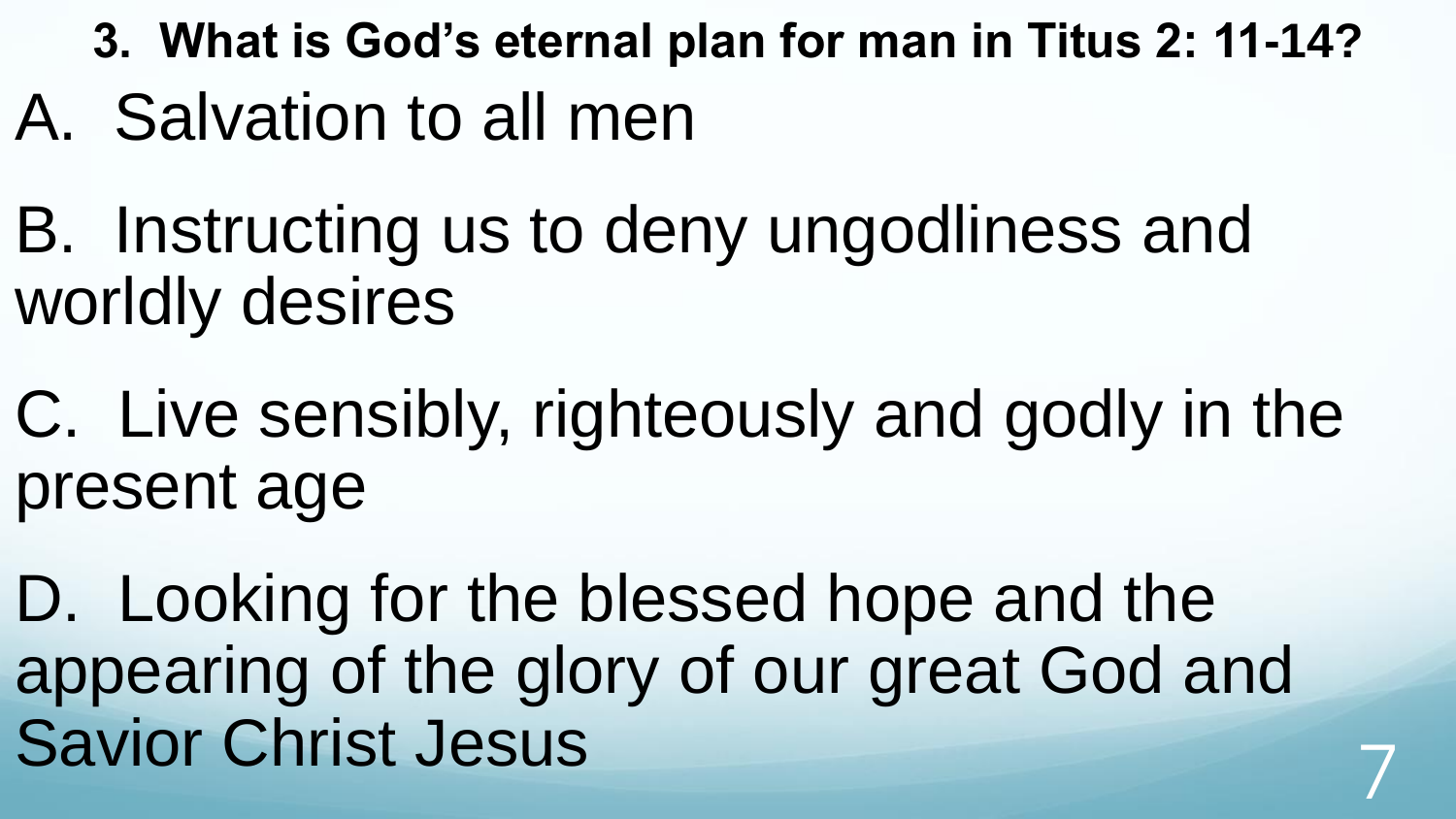### **Definition**

- Bible in Greek "biblos" which came to mean "the books".
- **Wikipedia**
- The Bible is a collection of 66 sacred writings of the Christian religion, comprising the Old and New Testaments. Dictionary.com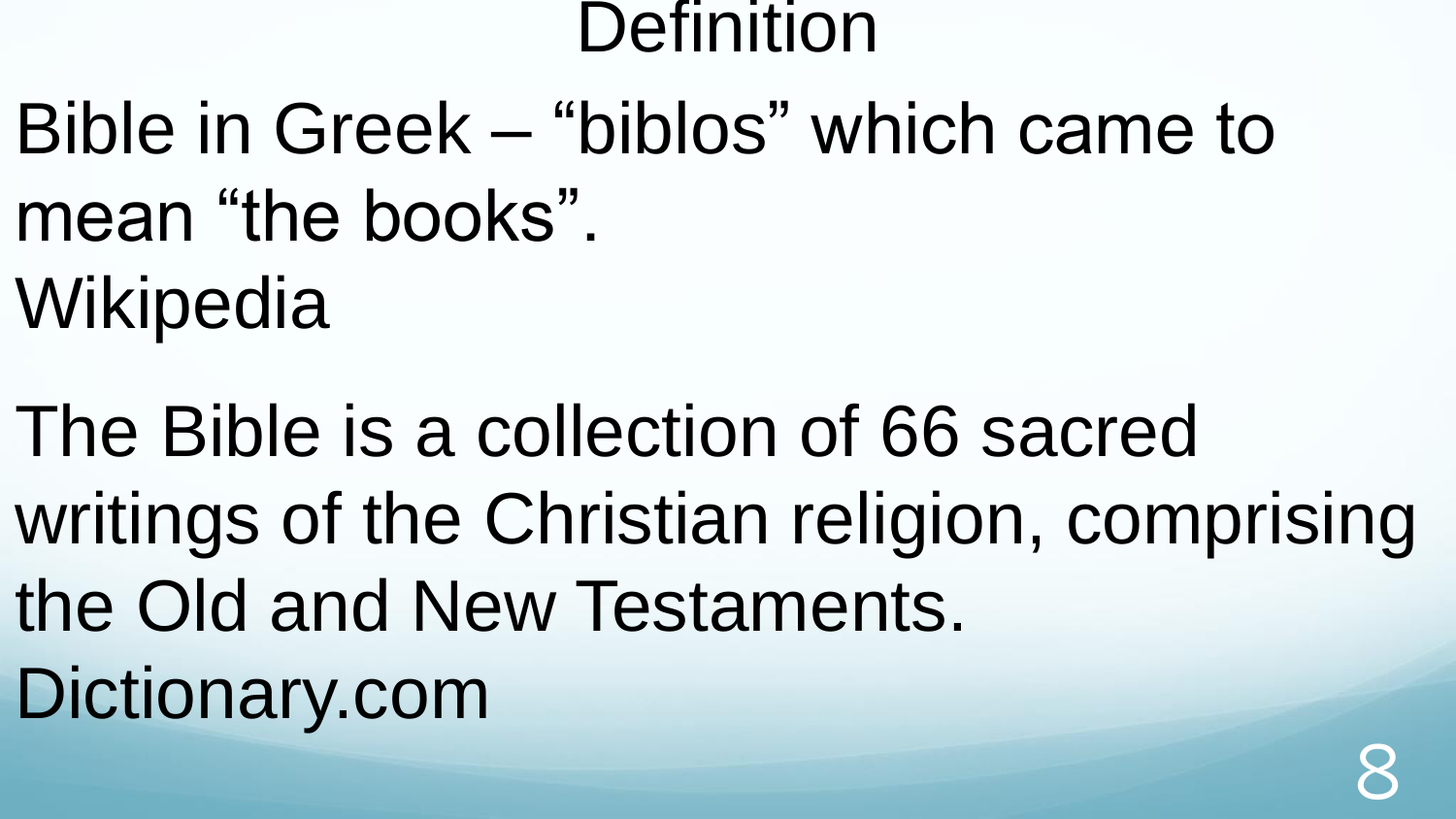#### Facts about the Bible

- God inspired 40 men to write the Bible over a 1500-year period.
- The Bible has a beginning, middle and end.
- God makes His will known to man through the Scriptures.
- The term "**Holy Bible**" emphasizes the "**sacredness**" **of these writings**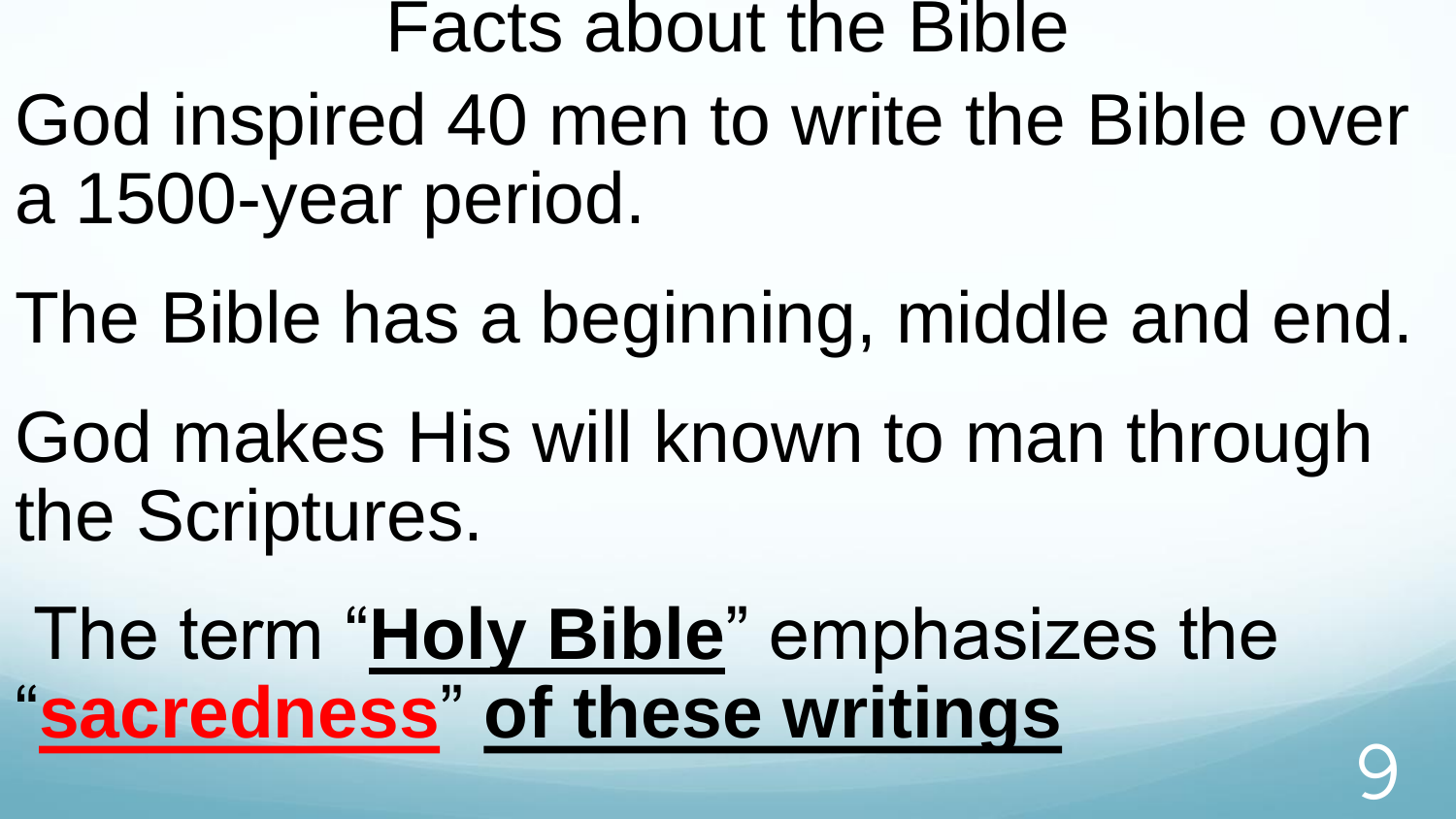**4. How does God communicate His will today with mankind in 2 Tim. 2:7?**

# **2 Timothy 2: 7**

# 7 Consider what I say, for **the Lord will give you understanding in everything.**

# To learn what **God communicates to us through His Word**,

Christians have *to put forth the effort to* **pray, think**, **meditate, evaluate and apply** what they are reading and studying.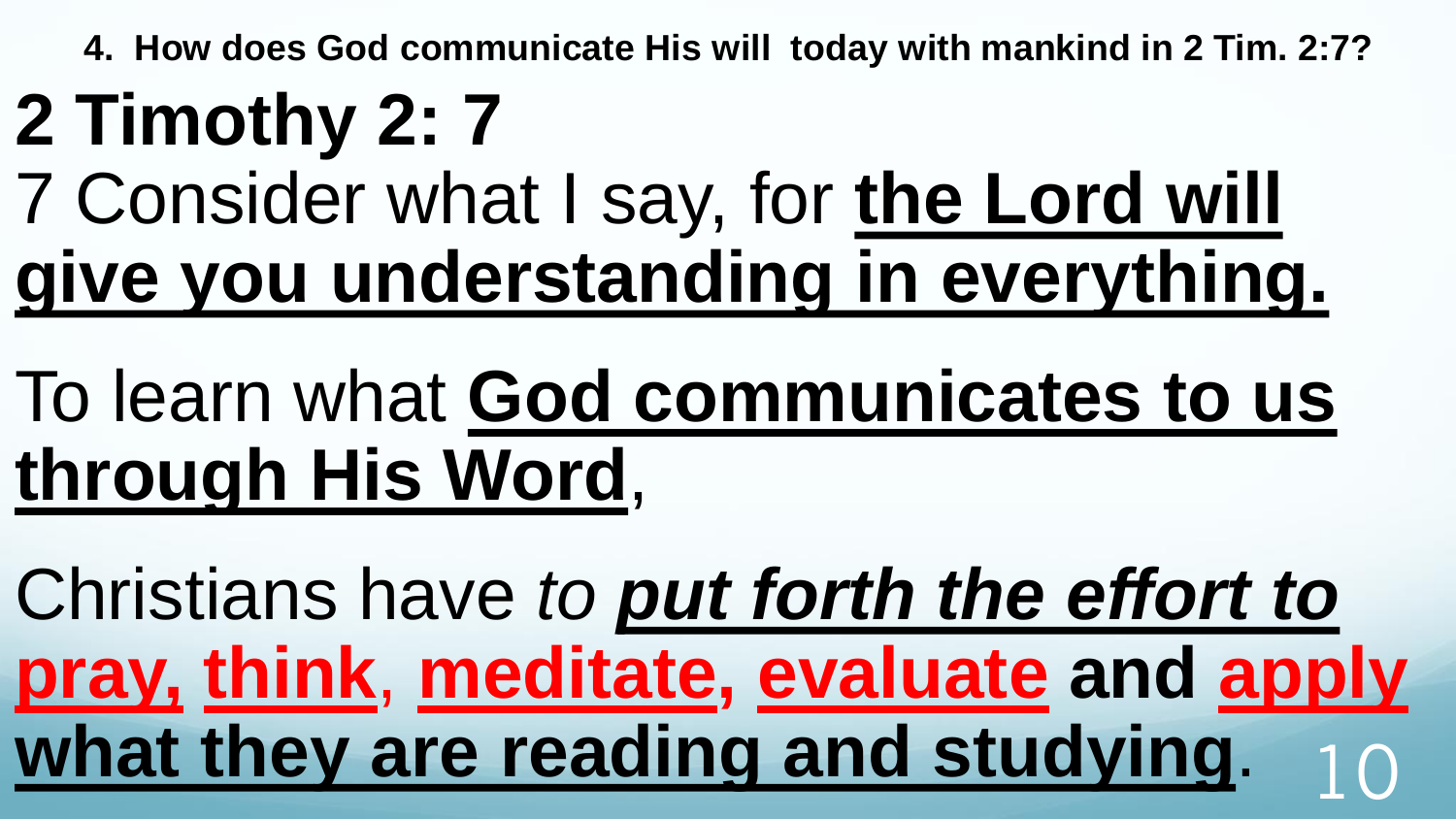**5. How does God's divine power granted us everything pertaining to life and godliness in 2 Peter 1: 3?**

# **2 Peter 1: 3**

- 3 seeing that **His divine power has granted to us everything pertaining to**
- **life and godliness**, **through the true**

**knowledge of Him** who **called us by His** 

11

**own glory and excellence.**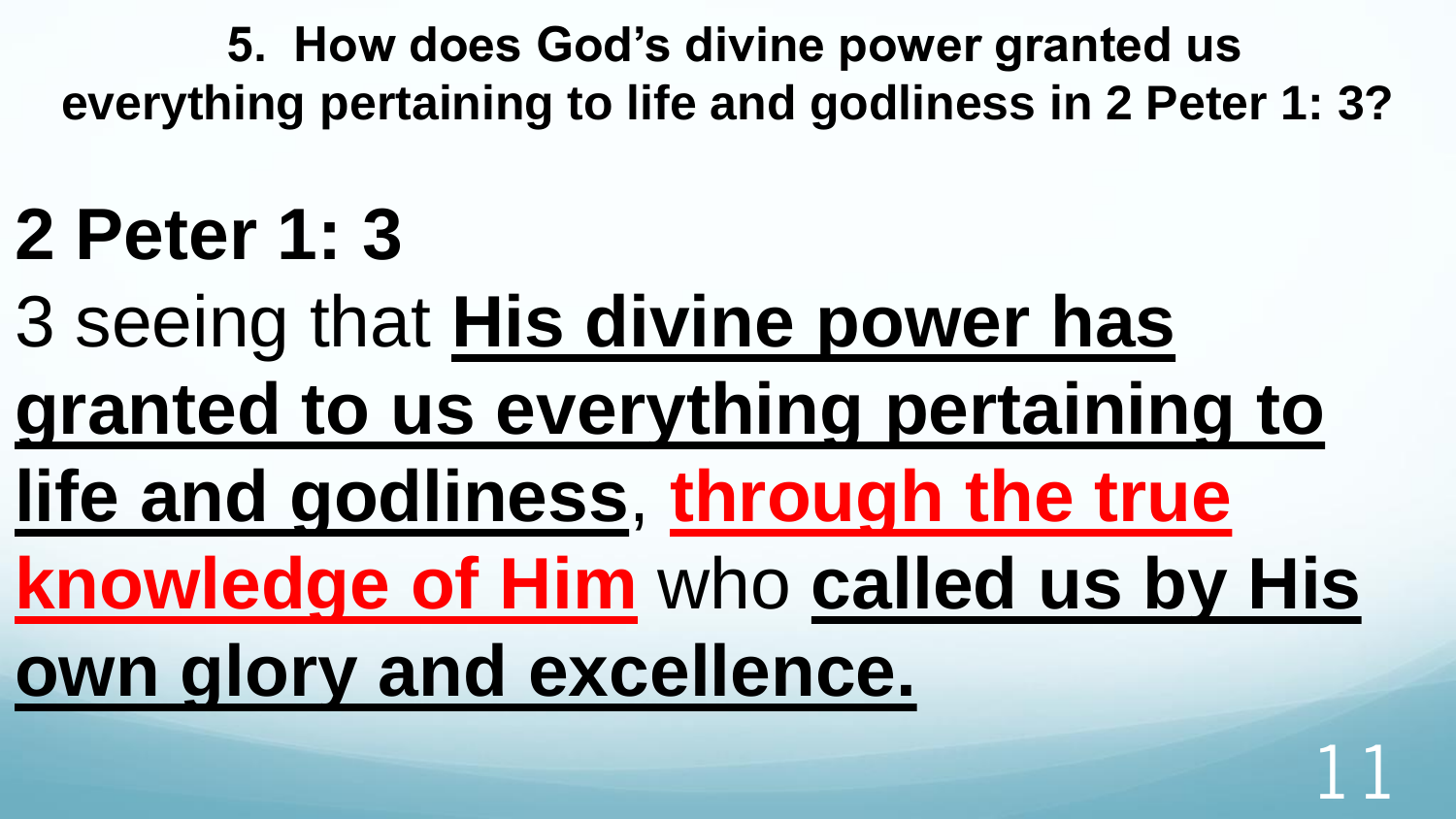**6. What did Jesus say concerning His Word in Matt. 24: 35?**

## **Matthew 24: 35**

35"**Heaven and earth will pass away**, but

## **My words will not pass away.**

# **God's Words will not pass away**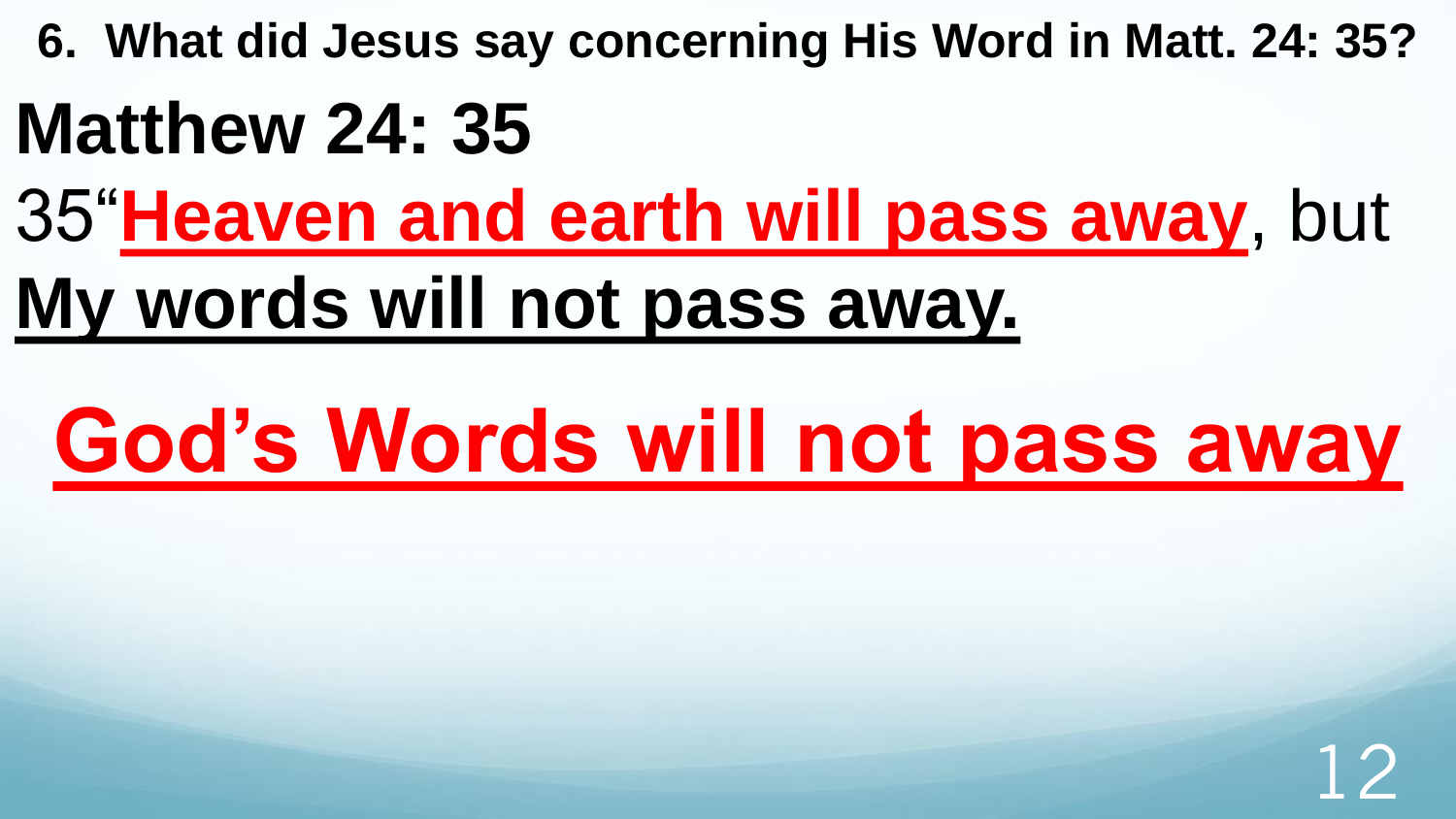**7. What do Christians receive when they obey the truth in 1 Peter 2: 22-23?**

## **1 Peter 1: 22-23.**

**22** Since you have in **obedience to the truth**  purified your souls for a sincere love of the brethren, fervently love one another from the heart,

23 for **you have been born again** not of seed which is perishable but imperishable, *that is,* **through the living and enduring word of God**.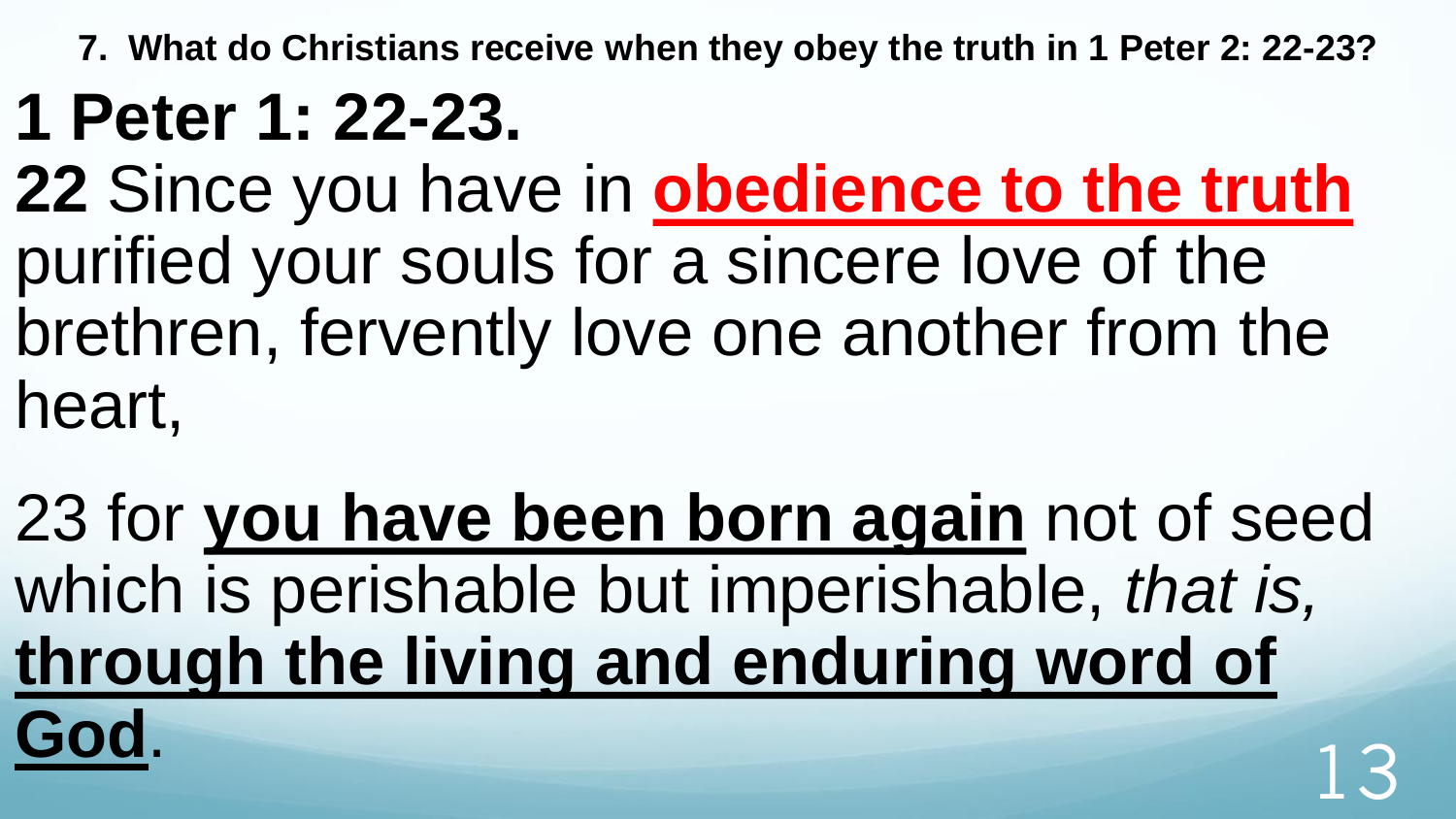### Facts about the Bible

- The Bible is written in three languages
	- 1. Hebrew (Old Testament)
- 2. Aramaic (Job and Daniel 2: 4 7: 28, the remaining of Daniel is in Hebrew)
- 3. Greek (New Testament)

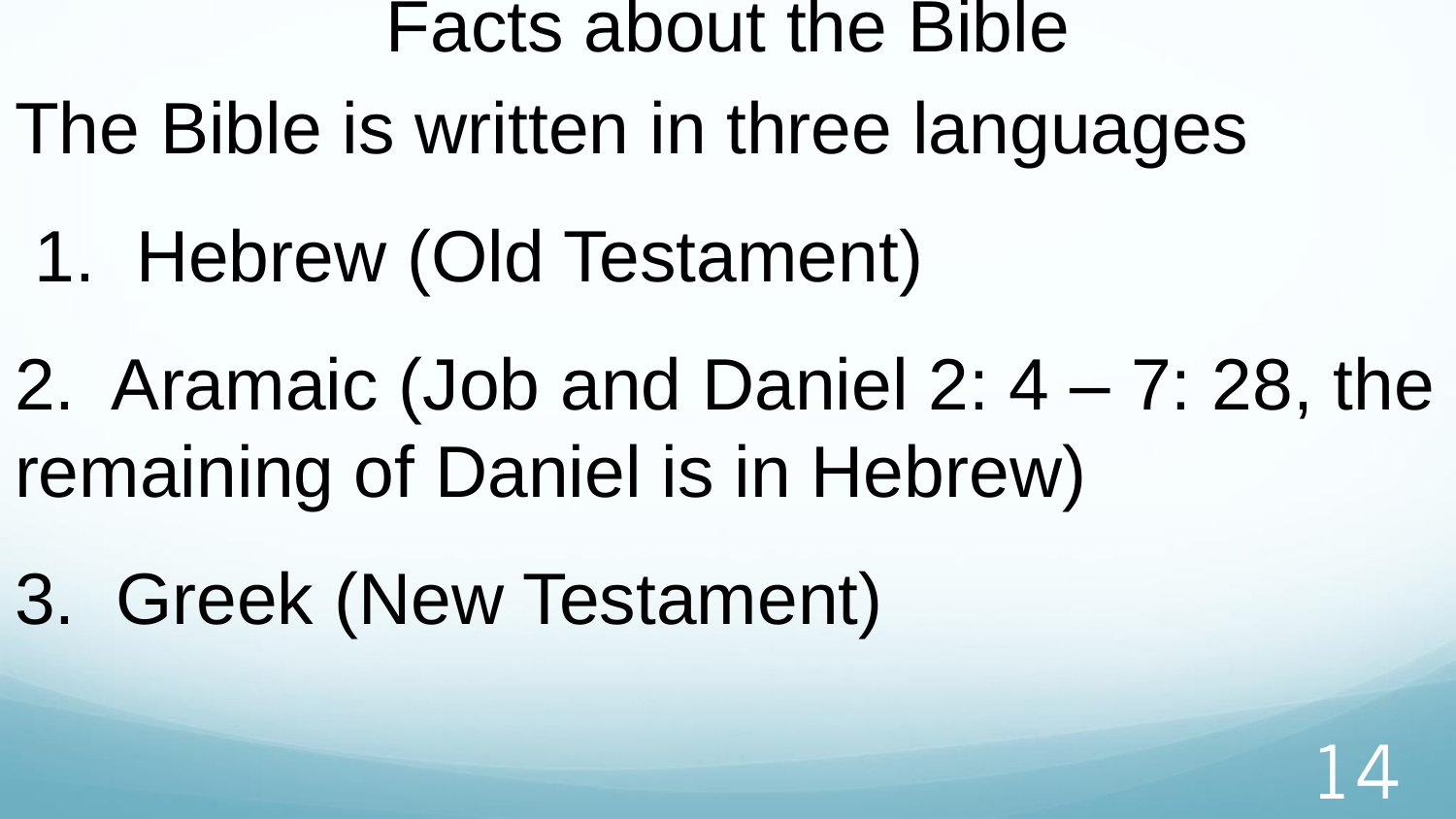### Man's relationship with God

- 1. Man has sinned and sever his relationship with God.
- 2. He requires a Redeemer to bring him back into acceptance with God.
- 3. The Old Testament Prophets foretold of a Redeemer to come through the lineage of Abraham.
- 4. The Gospels (the Good News) in the New Testament tell us that the Redeemer has come, died for our sins, was buried and then was resurrected from the dead. This sacrifice makes our redemption possible.
- 5. The Letters of the New Testament tell us that this Redeemer will come again to take His redeemed people to heaven.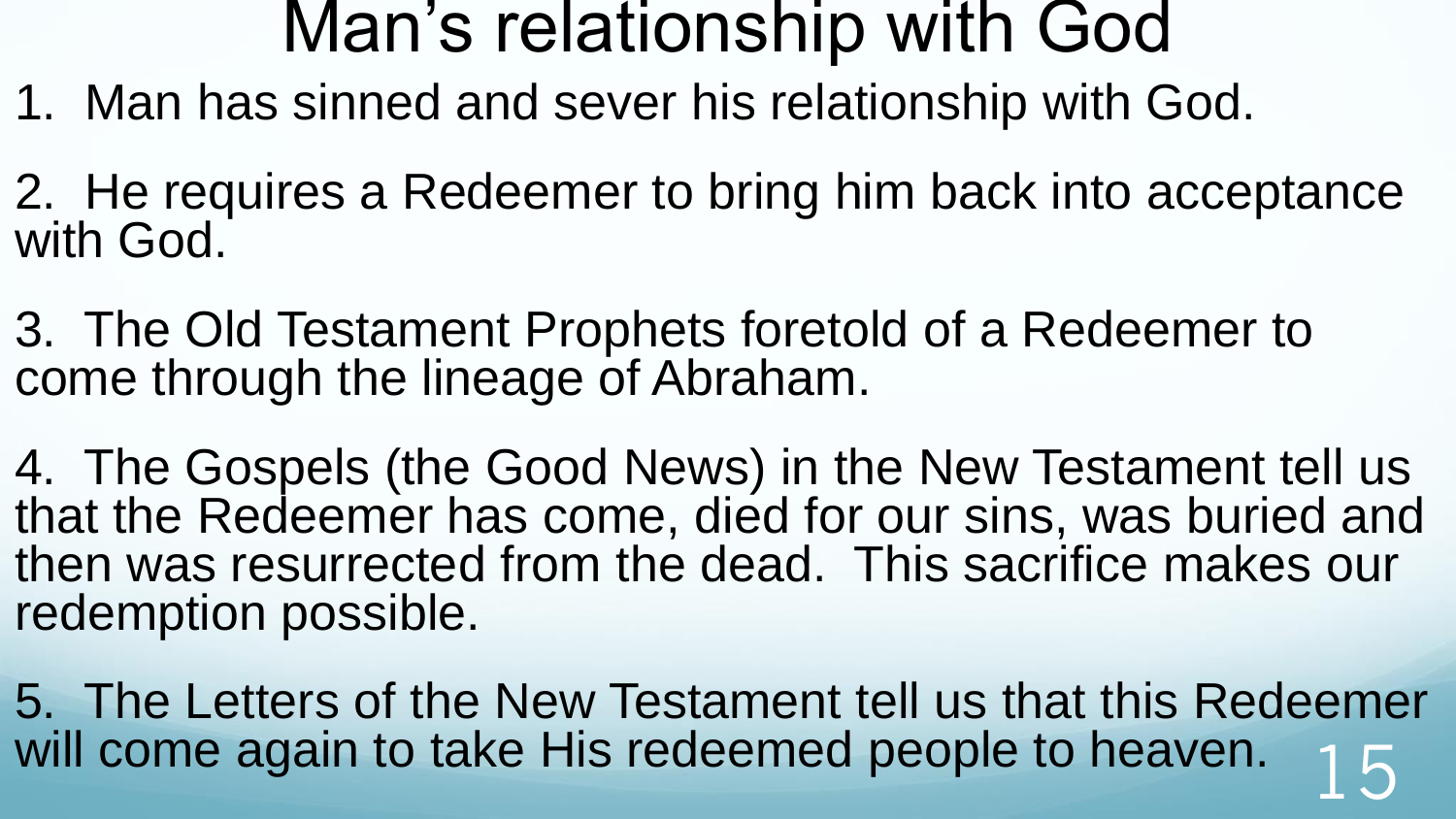**8. How is the Bible describe in 2 Tim 3: 16; Heb 4: 12; Jude 3; Jn 17: 17 and Acts 13: 26?**

# **Scripture**

# **2 Timothy 3: 16-17**  16 All **Scripture** is inspired by God and profitable for teaching, for reproof, for correction, for training in righteousness;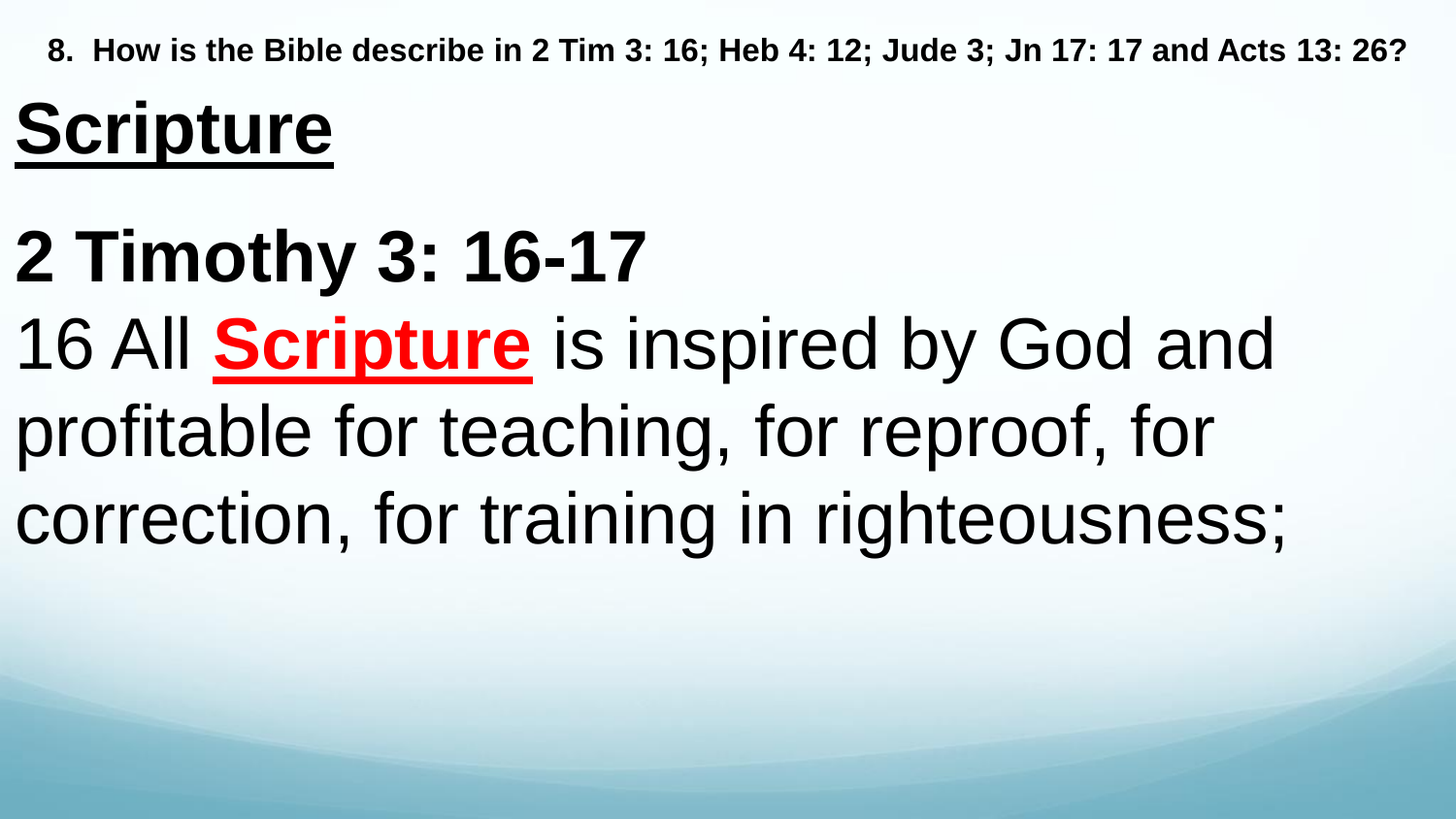**4. How is the Bible describe in 2 Tim 3: 16; Heb 4: 12; Jude 3; Jn 17: 17 and Acts 13: 26?**

# **The Word of God**

- **Hebrews 4: 12**
- 12 For **the word of God** is **living and**
- **active and sharper than any two-edged**
- **sword**, and **piercing as far as the division of soul and spirit, of both joints and**
- **marrow,** and **able to judge the thoughts and intentions of the heart**. 17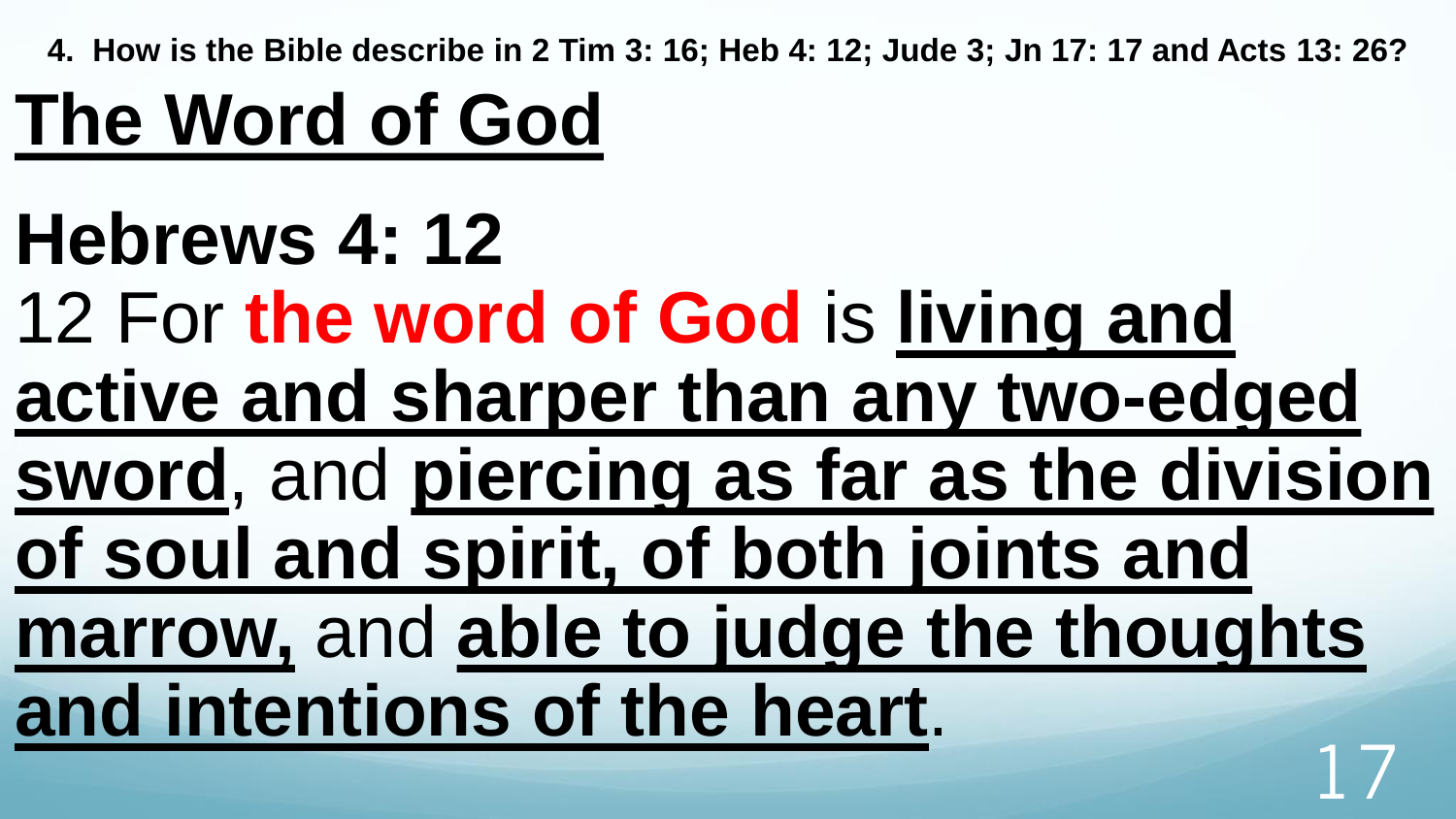**4. How is the Bible describe in 2 Tim 3: 16; Heb 4: 12; Jude 3; Jn 17: 17 and Acts 13: 26?**

# **The Faith**

# **Jude 3**

**3** Beloved, while I was making every effort to write you about our common salvation, I felt the necessity to write to you appealing that you contend earnestly for **the faith** which was once for all handed down to the saints.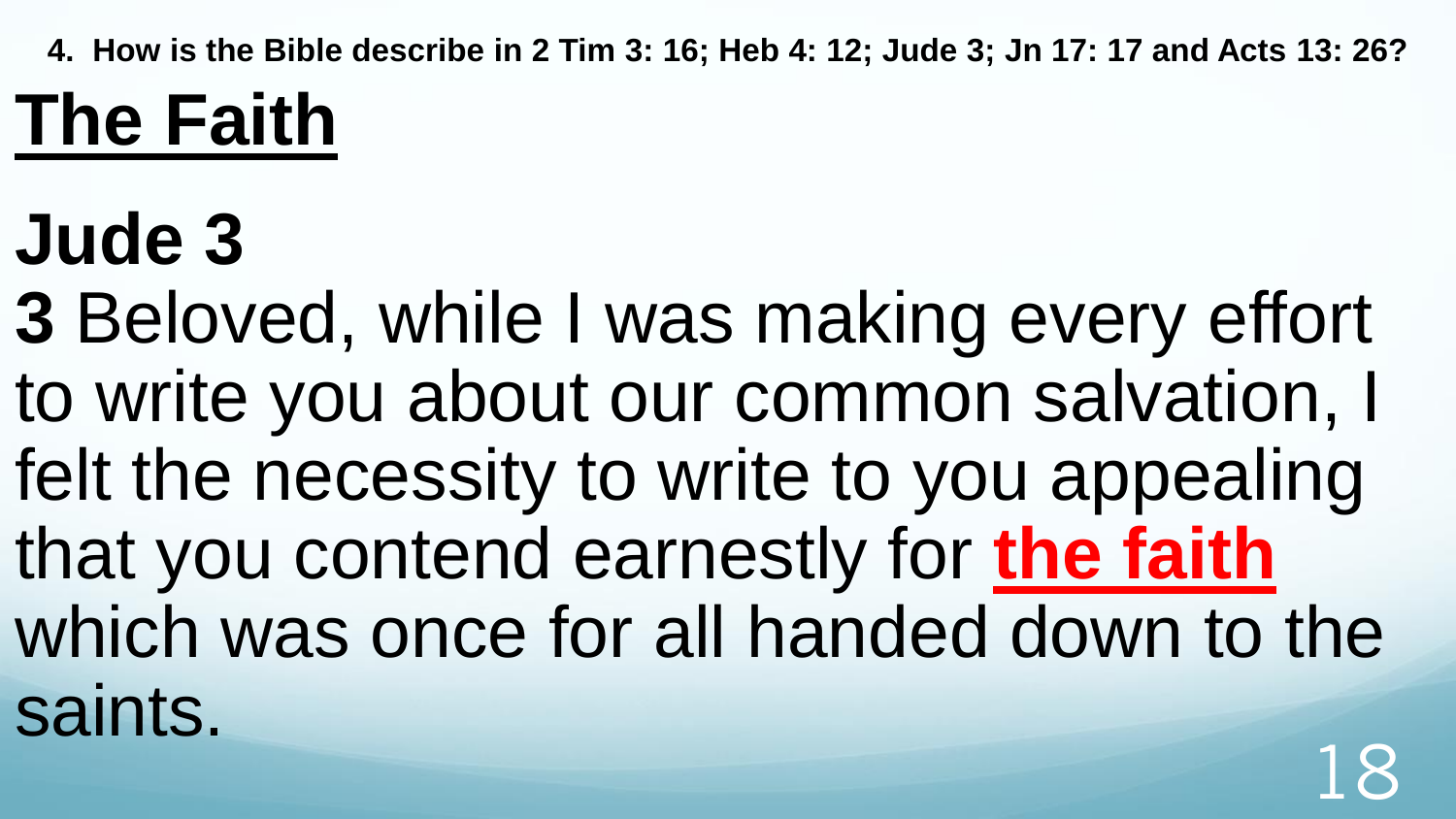**4. How is the Bible describe in 2 Tim 3: 16; Heb 4: 12; Jude 3; Jn 17: 17 and Acts 13: 26? The Truth**

### **John 17: 17** 17 "Sanctify them in **the truth**; Your word is truth.

## **The Message to Salvation**

## **Acts 13: 26**

26 "Brethren, sons of Abraham's family, and those among you who fear God, to us **the message of this salvation** has been sent. <sub>19</sub>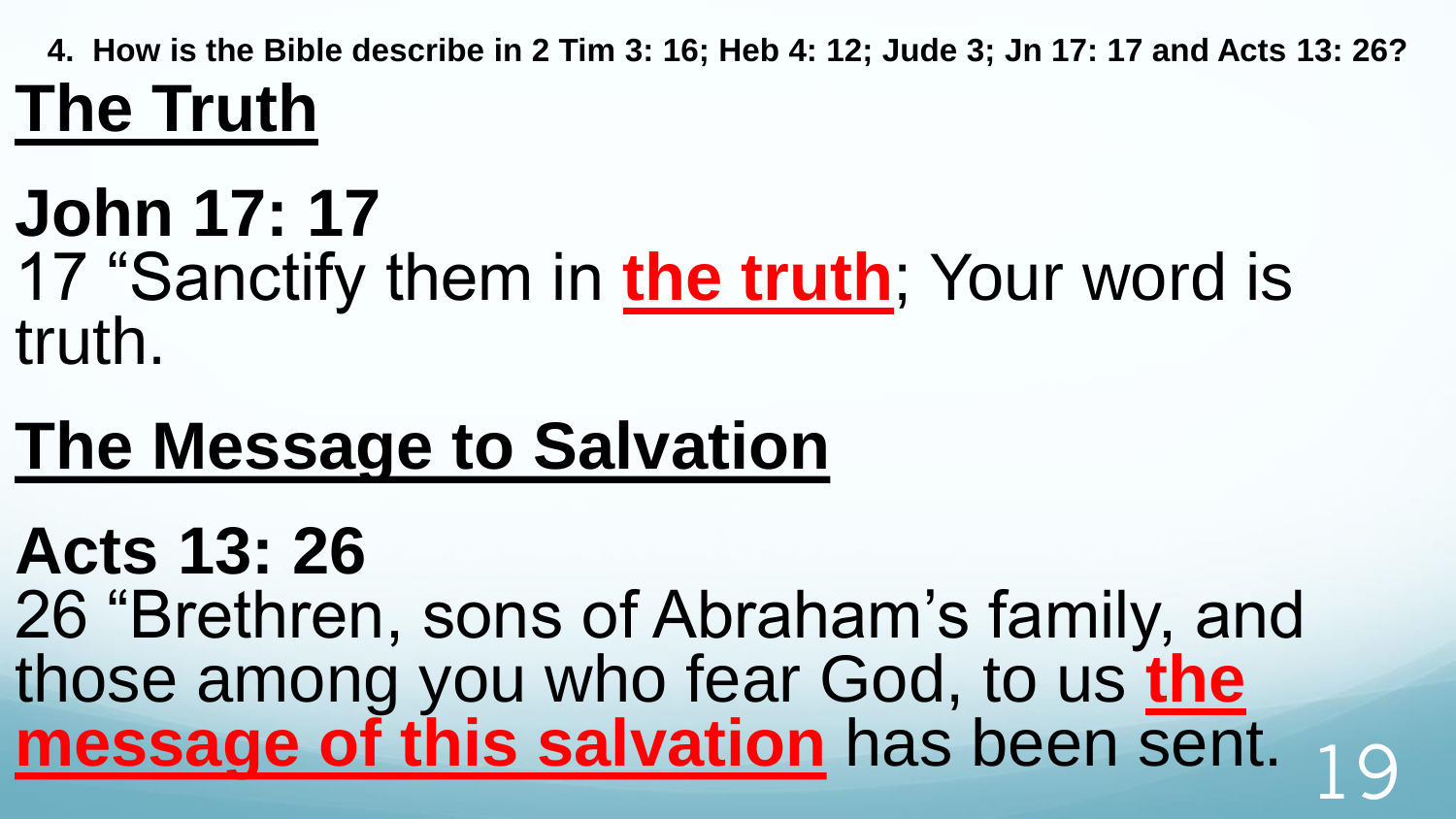#### **9. What is the attitude towards the Bible in 2 Tim. 3: 16-17 and Jer. 10: 24? We need to study the Bible with the right attitude.**

20

#### **1. We need to revere it as the "Inspired Word of God"**

**2 Tim. 3: 16-17**  16 All **Scripture** is **inspired by God** and **profitable for teaching**, **for reproof**, **for correction**, **for training in righteousness**; 17 so that **the man of God** may **be adequate**, **equipped for every good work**.

#### **2. We need to realize our dependence upon God for guidance.**

**Jer. 10: 24**  24 **Correct me, O Lord, but with justice**;

Not with Your anger, or You will bring me to nothing.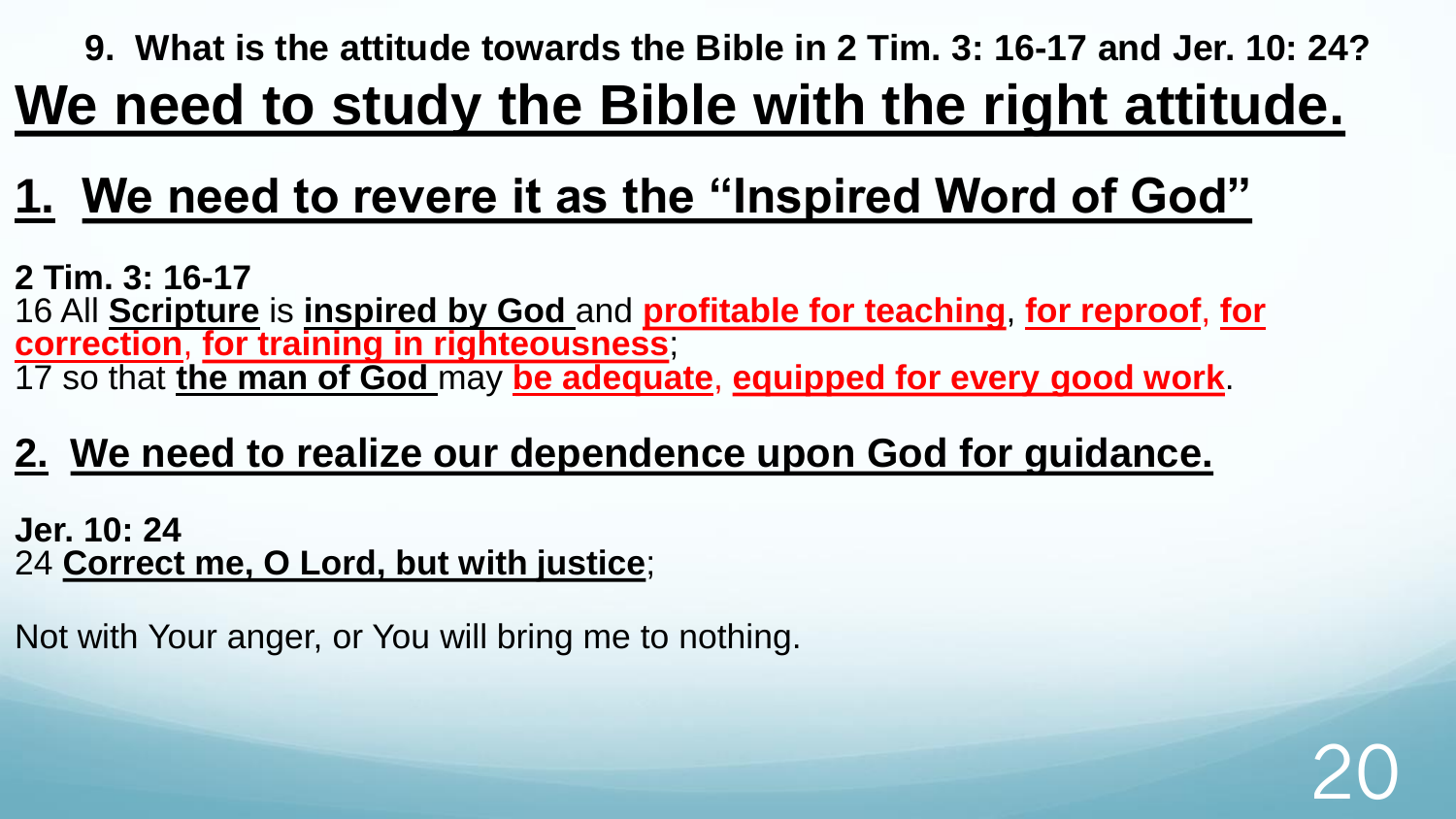**10. What should Christians do concerning the Word of God in Matt. 5: 6; 7: 7?**

## **3. We must want, seek and love the truth**

- **Matt. 5: 6**
- 6 "**Blessed are those who hunger and thirst for righteousness**, for they shall be satisfied.
- **Matt.7: 7** 7 "Ask, and it will be given to you; **seek, and you will find**; knock, and it will be opened to you. <sup>21</sup>
-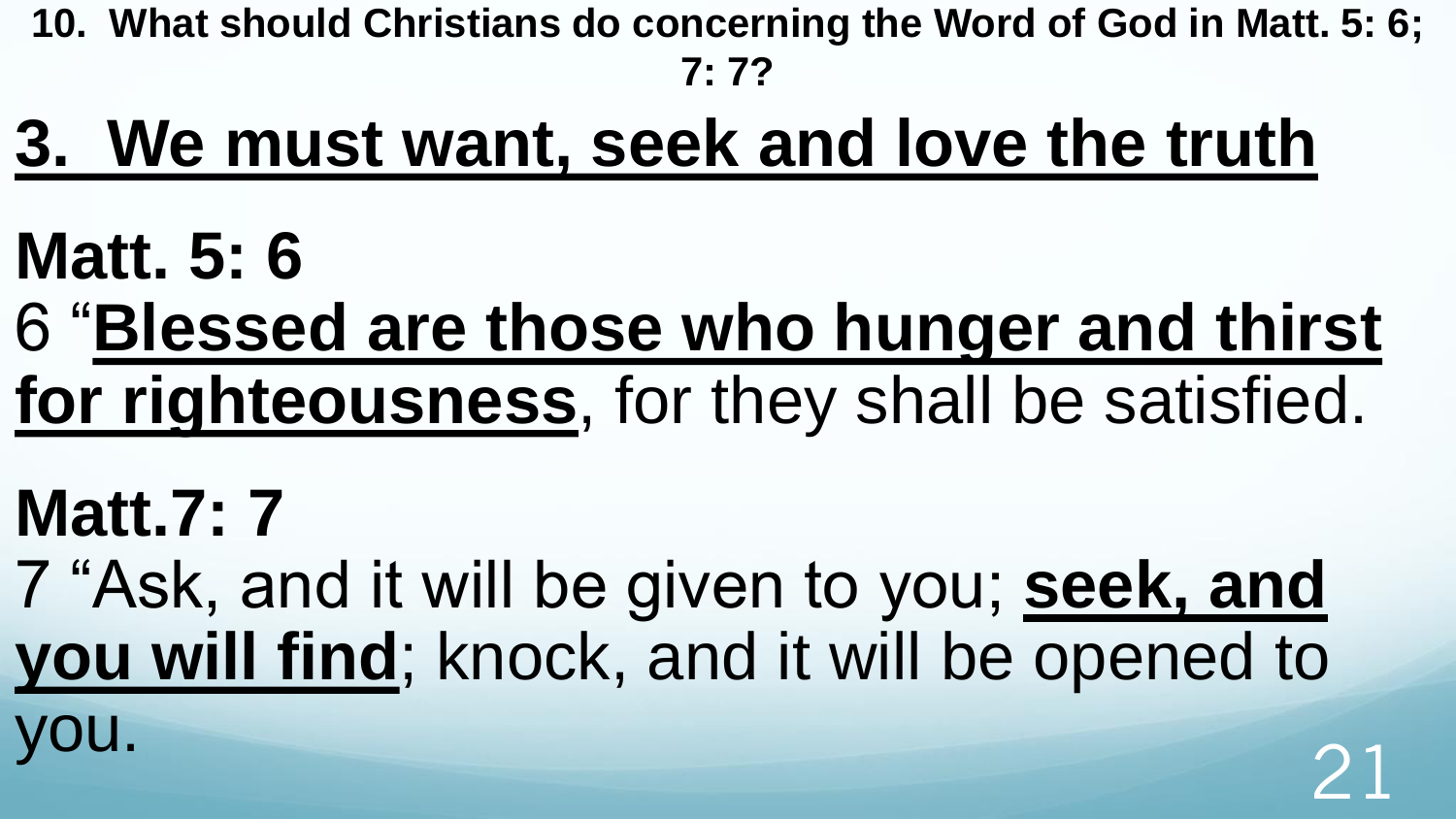**11. How do Christians comply to the truth in Acts 2: 41 and James 1: 21? 4. We must be willing to receive the truth and obey that truth.**

## **Acts 2: 41**

41 So then, **those who had received his word were baptized**; and that day there were added about three thousand souls.

## **James 1: 21**

21 Therefore, putting aside all filthiness and *all* that remains of wickedness, **in humility receive the**  word implanted, which is able to save your souls.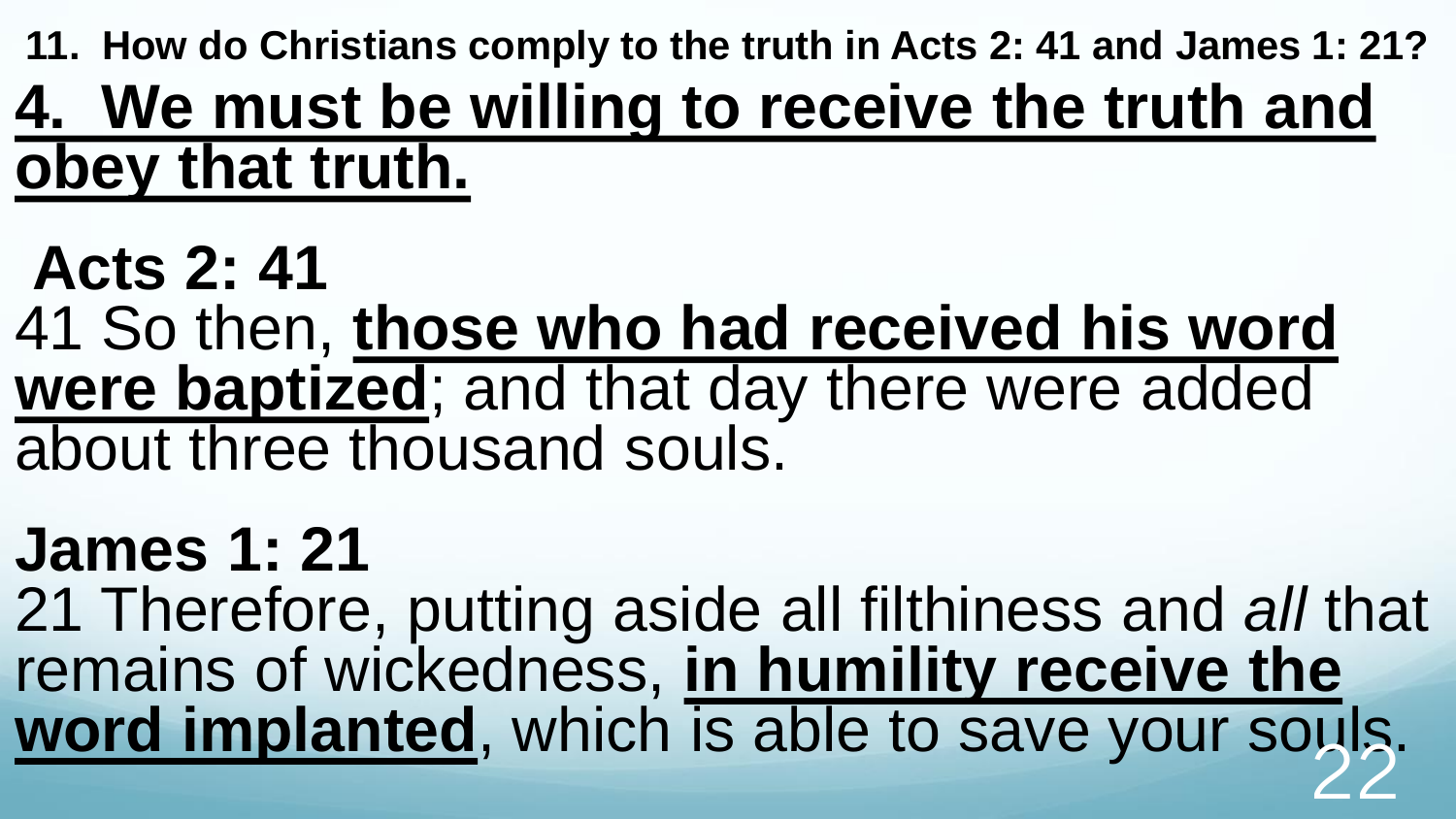How did we get the Books of the Bible? Canon" defined

- The term "canon"
	- From the Greek *Kanon* (G2583) meaning a straight reed or a measurement standard when applied to a manner of life
	- Biblical usage

## **Galatians 6:16**

<sup>16</sup> And those who will walk by this rule, **peace and mercy** *be* **upon them**, and upon the Israel of God.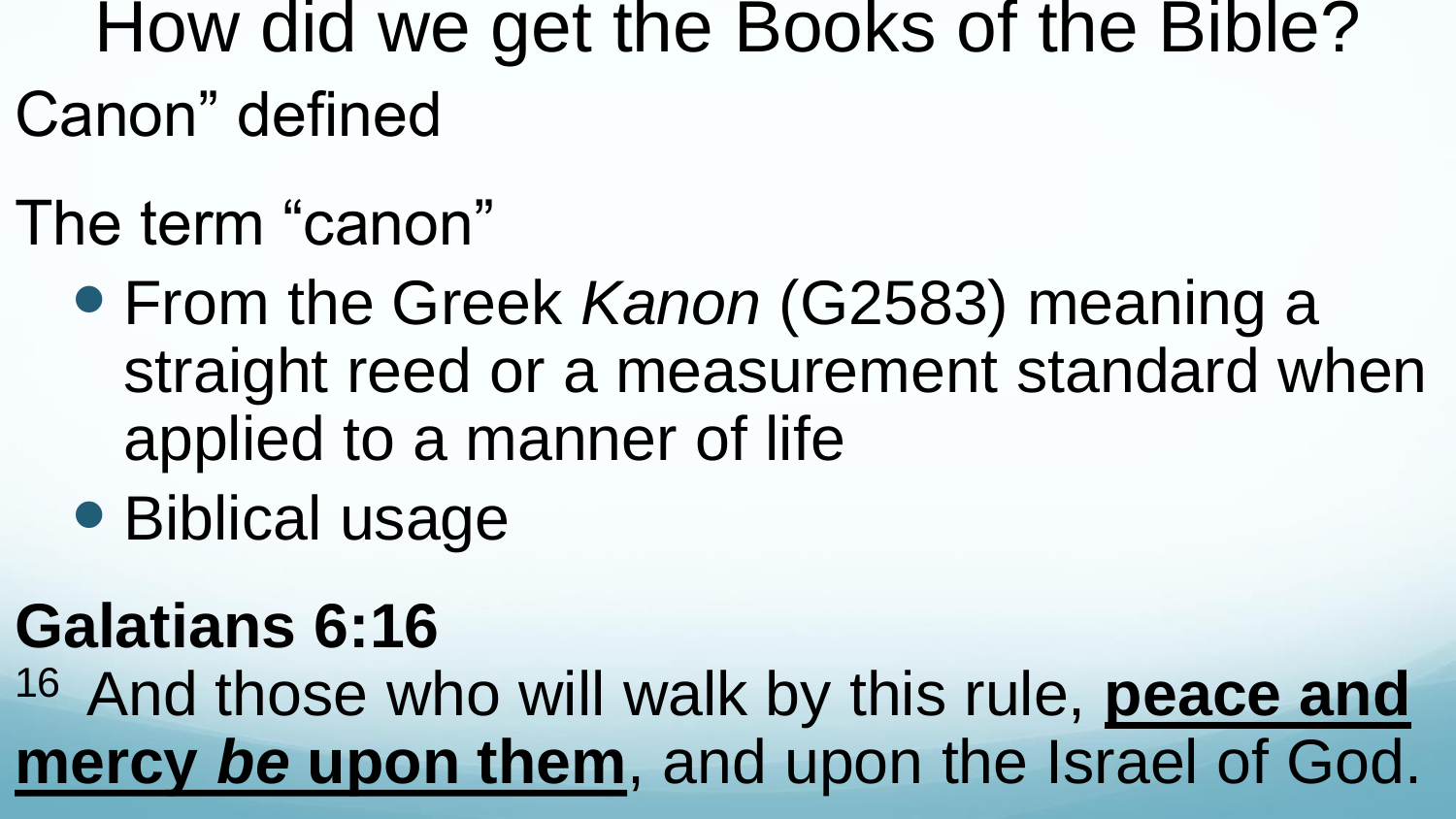**Who was responsible in assigning chapters and verses in the Bible?** The Bible was first printed for the masses in 1456 AD

Our modern chapter divisions of the Bible were created by **Stephen Langton** and were completed around **AD 1227**.

**Wycliffe's Bible** (completed in 1382 before the printing press) was the **first Bible to use Langton's chapter divisions**.

Since this time, English Bible translations have followed the pattern, with other languages adopting the same division system. 24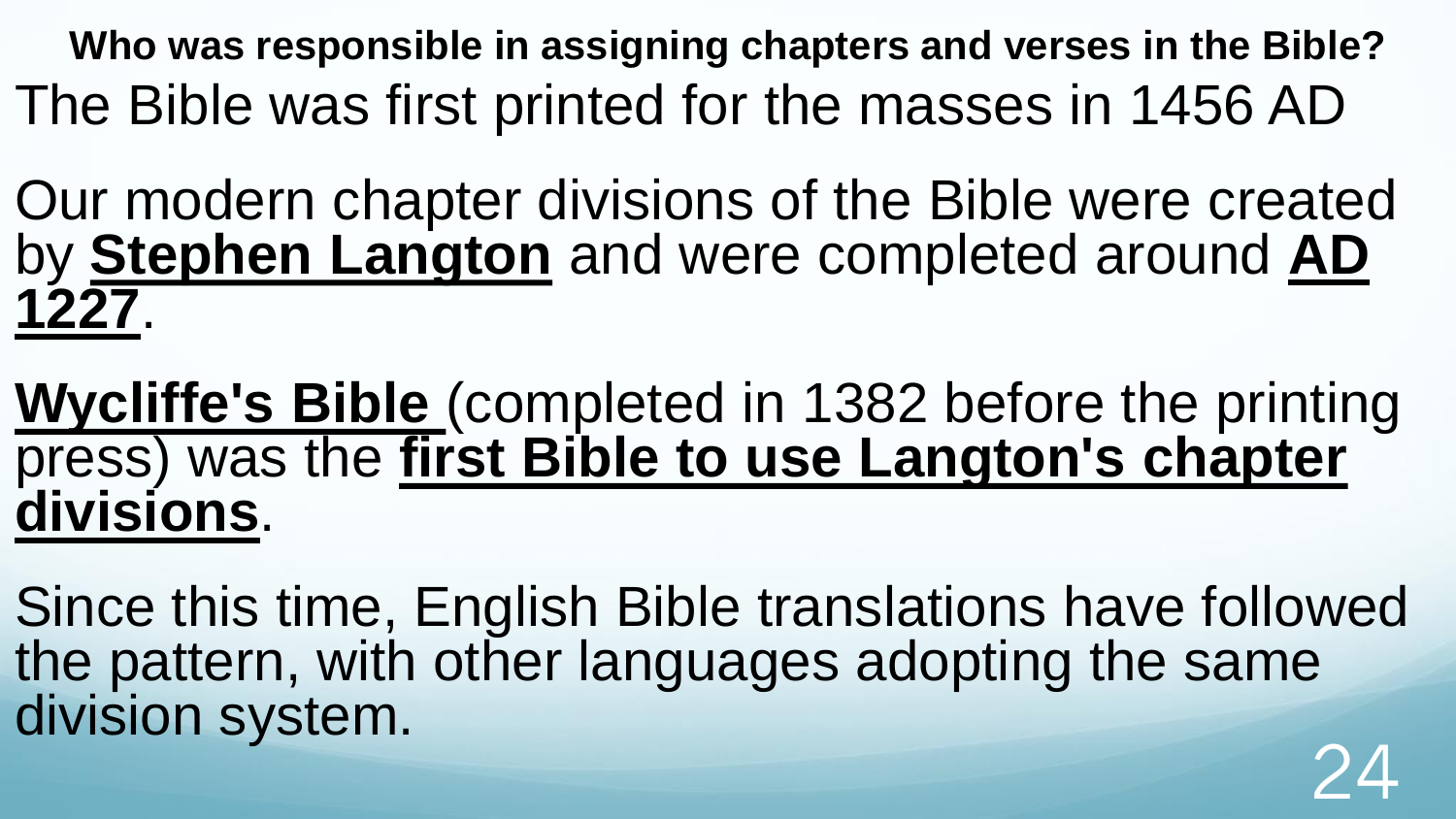**Who was responsible in assigning chapters and verses in the Bible?** Bible verses were created much later.

The **verses of the Old Testament** were developed by a **Jewish rabbi named Nathan in 1448**.

The **New Testament's verses were developed in 1551 (1555)** by **Robert Estienne** (also known by the name Stephanus).

**His divisions were first used in the Greek New Testament published in 1551** and were used again in a **French Bible in 1553**.

A Catholic archbishop, a Jewish rabbi and a Protestant printer—who turned "NTHBGNNNGGDCRTDTHHVNSNDTHRTH" into Gen. l: l.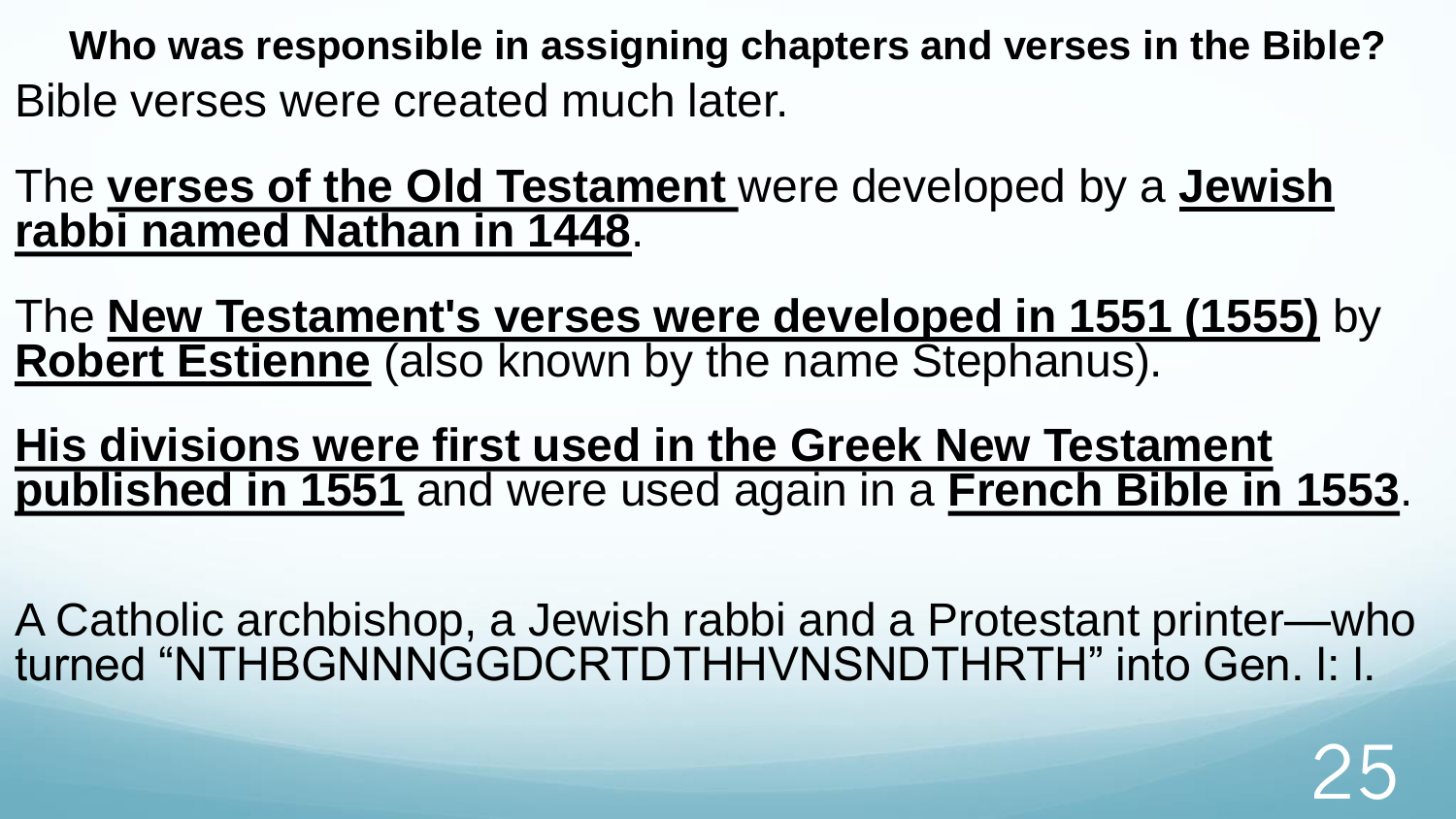**Who was responsible in assigning chapters and verses in the Bible?** The influential **Geneva Bible** from t**he sixteenth century** was the **first Bible to include both chapter and verse divisions for both Old and New Testaments**.

Most Bibles published since these times have continued to use this system of chapters and verses. Biblical citations generally follow the book name followed by the chapter number, a colon, and the verse number or numbers (such as [Genesis 1:1\)](https://biblia.com/bible/esv/Gen%201.1)

Compellingtruth.org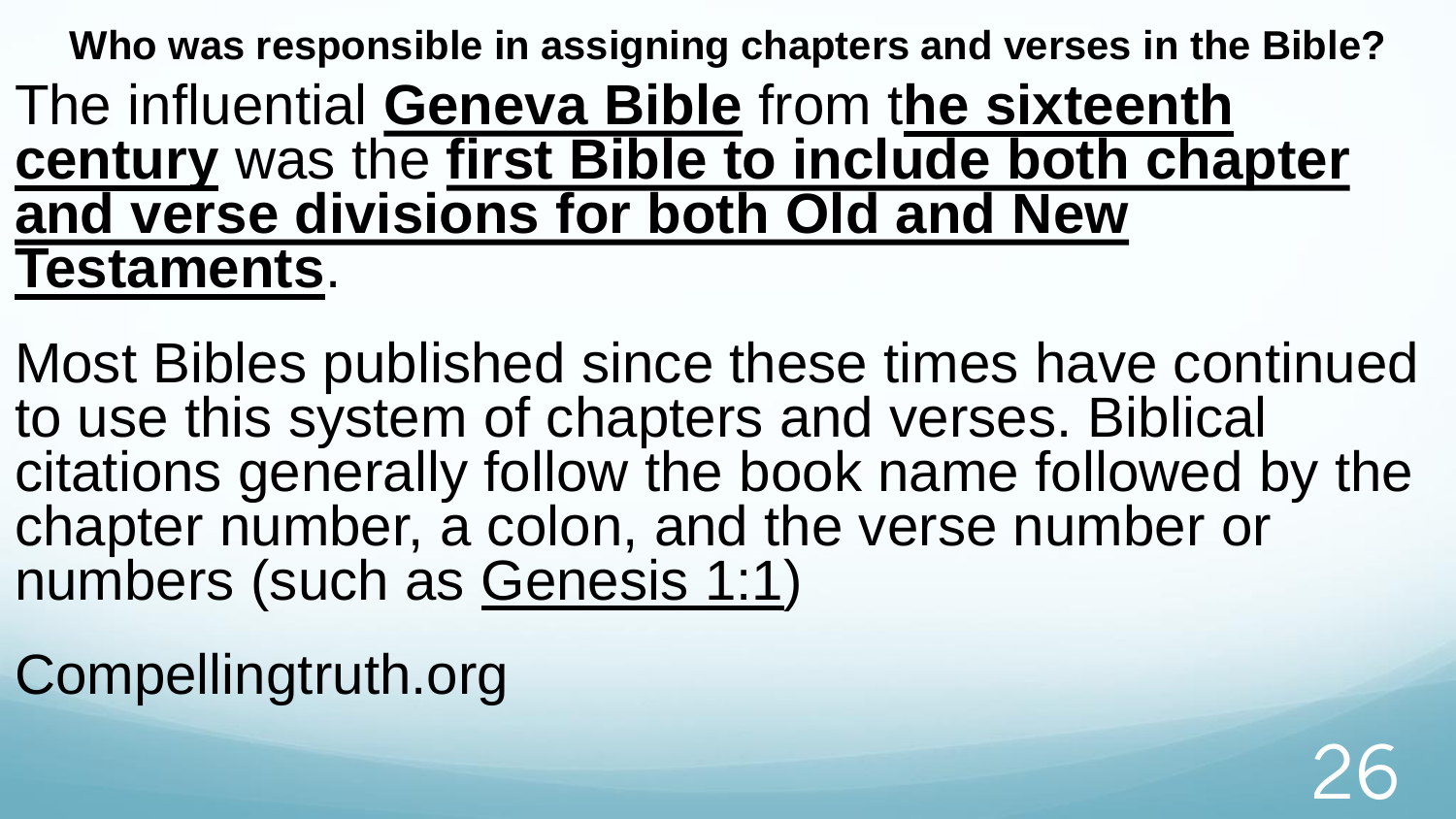| <b>Divisions of the Bible</b> |                                              |                                     |
|-------------------------------|----------------------------------------------|-------------------------------------|
| <b>Patriarchal Age</b>        | <b>Mosaic Age</b>                            | <b>Christian Age</b>                |
| $~2500$ years                 | $\sim$ 1500 years<br><b>Exodus - Malachi</b> | $\sim$ 2000 years to the<br>present |
| <b>Genesis</b>                | <b>Written Law Only for</b><br><b>Jews</b>   | <b>Matthew - Revelation</b>         |
| <b>No Written Law</b>         | The Law                                      | <b>Written Law for All People</b>   |
| Creation                      | <b>Wandering in</b>                          | The Gospel of Jesus                 |
| Fall                          | <b>Wilderness</b>                            |                                     |
| Flood                         | <b>Conquest of Canaan</b>                    | The Law of Christ                   |
| The Israelites                | Judges<br><b>Kings</b>                       | <b>The New Covenant</b>             |
|                               | <b>Prophets</b>                              |                                     |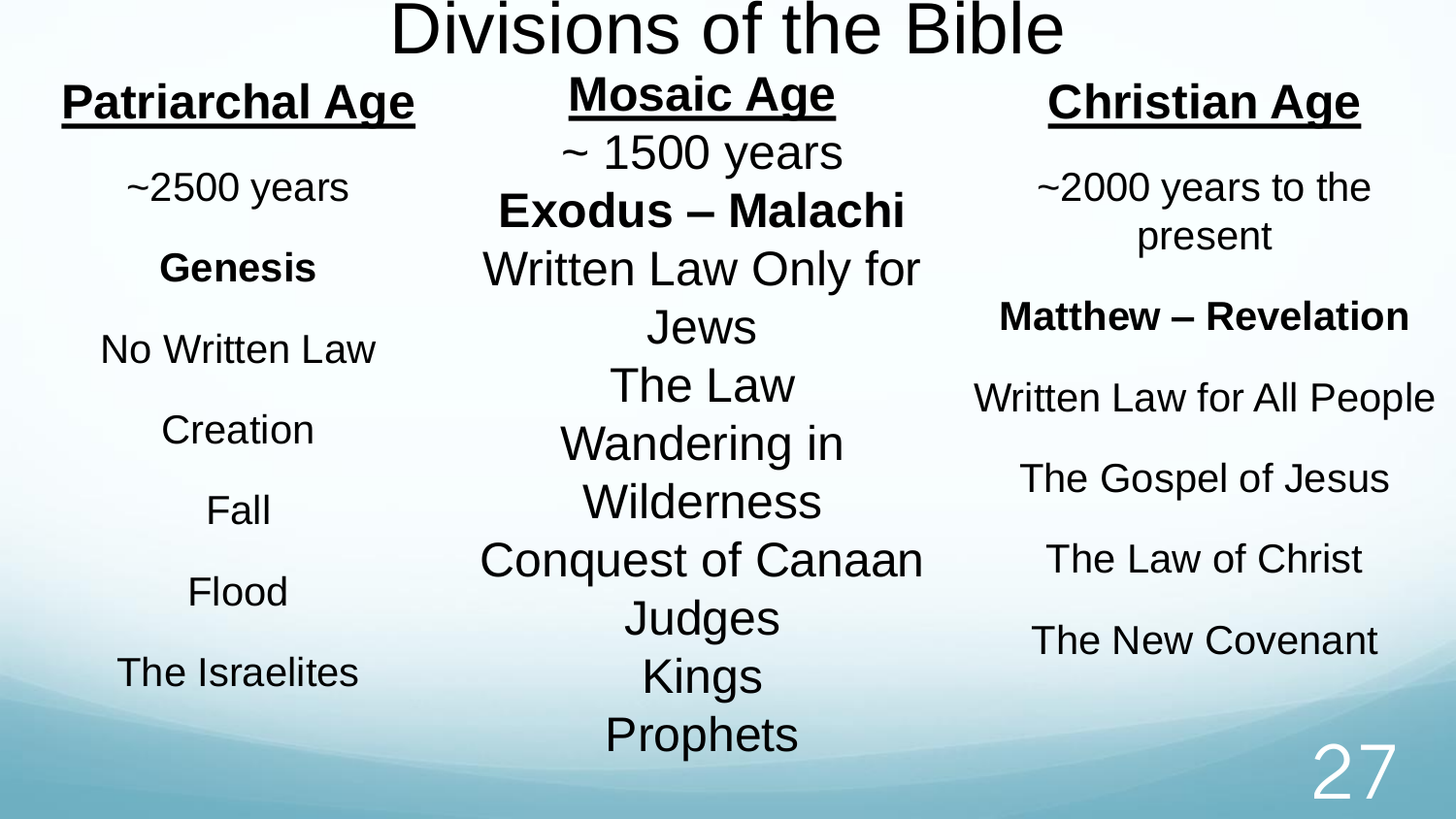### Eras in the Divisions of the Bible **Patriarch Age**

**Creation Era:** the creation of the world and humankind, and early events.

- **Patriarch Era:** the birth of the Hebrew people through a family of patriarchs, covered a period of 612 years.
- Abraham Gen. 25: 7-8 died at 175
- Isaac Gen. 35: 28 died at 180
- Jacob Gen. 49-33 died at 147
- $Joseph Gen. 50: 22-26 died at 110$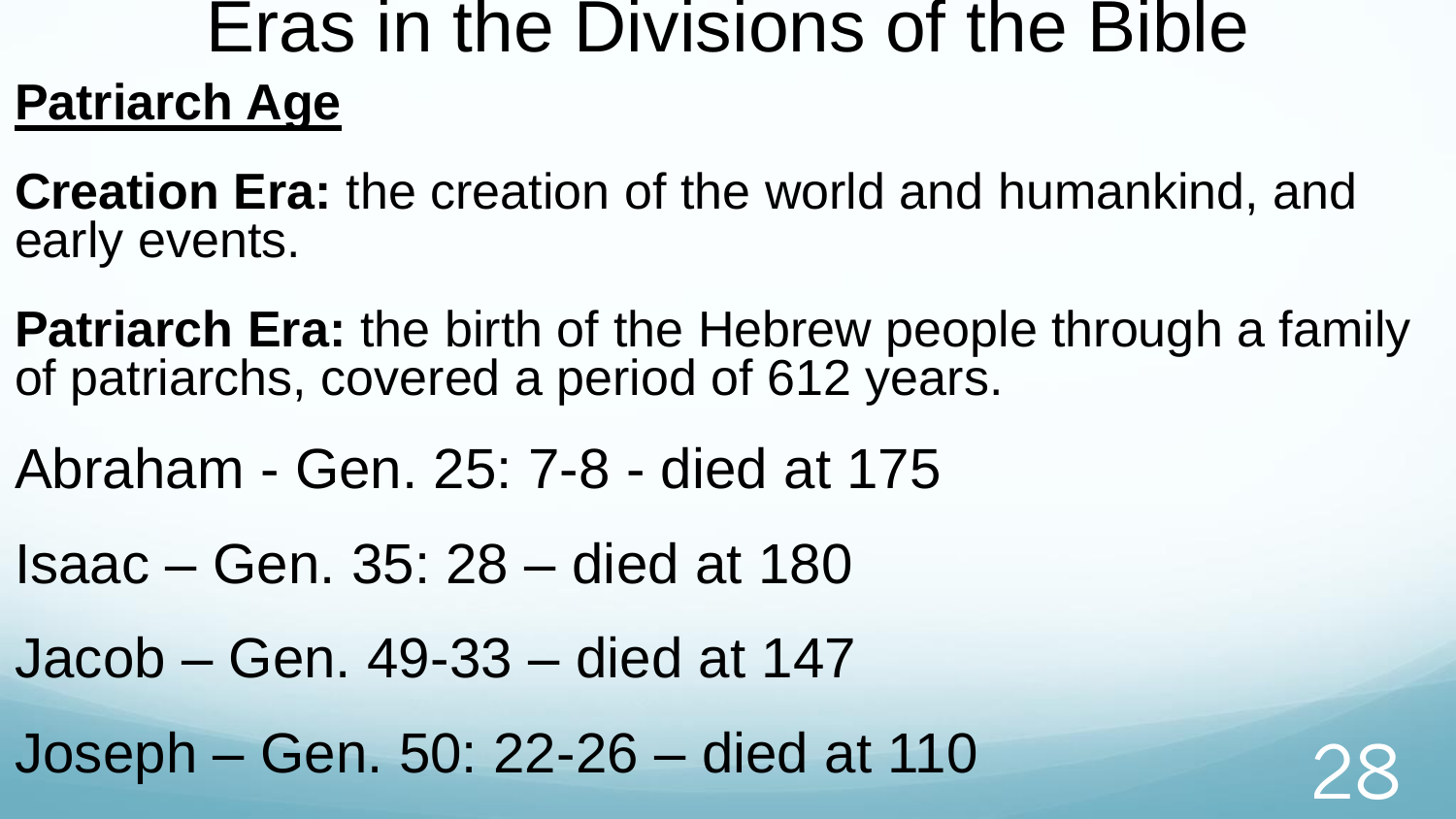## Eras in the Divisions of the Bible

#### **Mosaic Age**

**Exodus Era:** the exodus of the Hebrew people as they are delivered out of 400 years of slavery in Egypt to return to their Promised Land.

**Conquest Era:** the conquest of the Promised Land by the Hebrew people after their exodus from Egypt.

**Judges Era:** a period of 400 years during which Israel was governed by rulers known as judges.

**Kingdom Era:** an additional period of 400 years during which Israel was a full-fledged nation ruled by a monarchy.

a. **Divided Kingdom** After King Solomon dies the Hebrew kingdom divides. Solomon's son Rehoboam rules over the two southern tribes of Benjamin and Judah. Solomon's former administrator, Jeroboam, becomes king of the ten northern tribes of Israel. Jeroboam disregards the Book of the Law and establishes a "new" religion.

29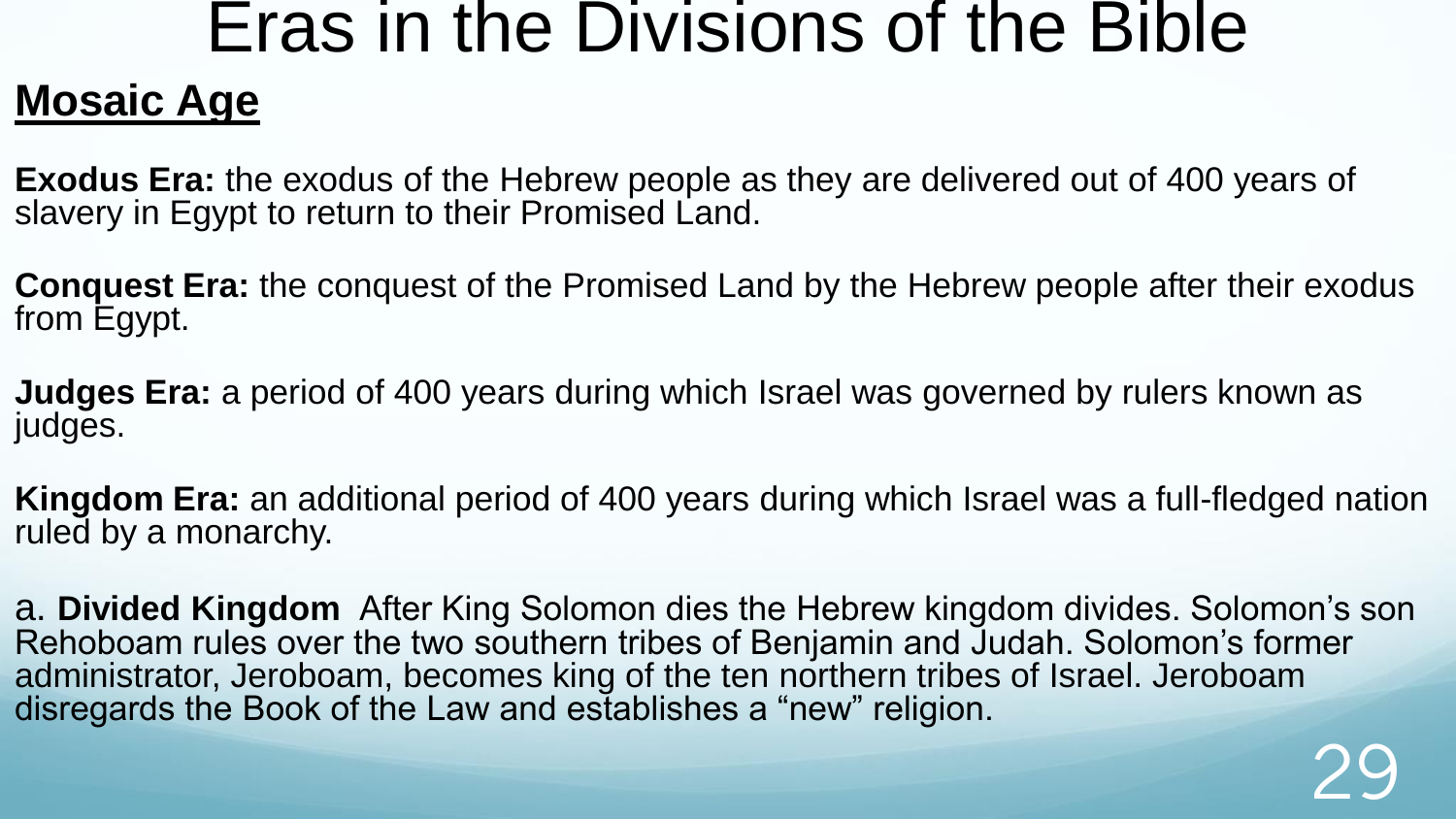## Eras in the Divisions of the Bible **Mosaic Age**

**Exile Era:** a period of seventy years during which the Jewish people were in exile, having been conquered by foreign powers.

**Return Era:** the return of the exiled Jewish people to Jerusalem to rebuild the city and the temple.

**Silence Era:** a final period of 400 years between the close of the Old Testament and the opening of the New Testament. 30